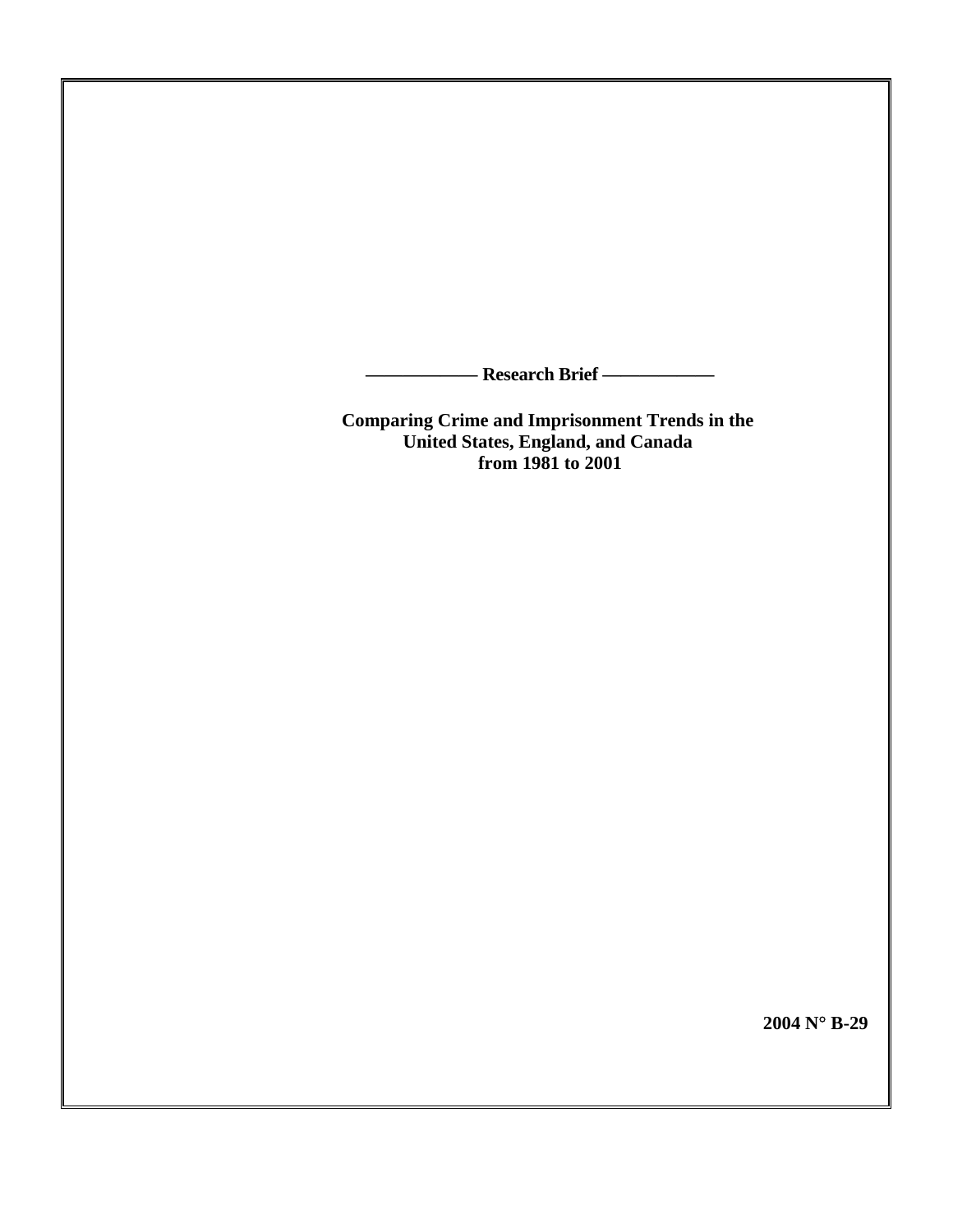# **Comparing Crime and Imprisonment Trends in the United States, England, And Canada from 1981 to 2001**

Roger Boe

Research Branch Correctional Service of Canada

**August 2004**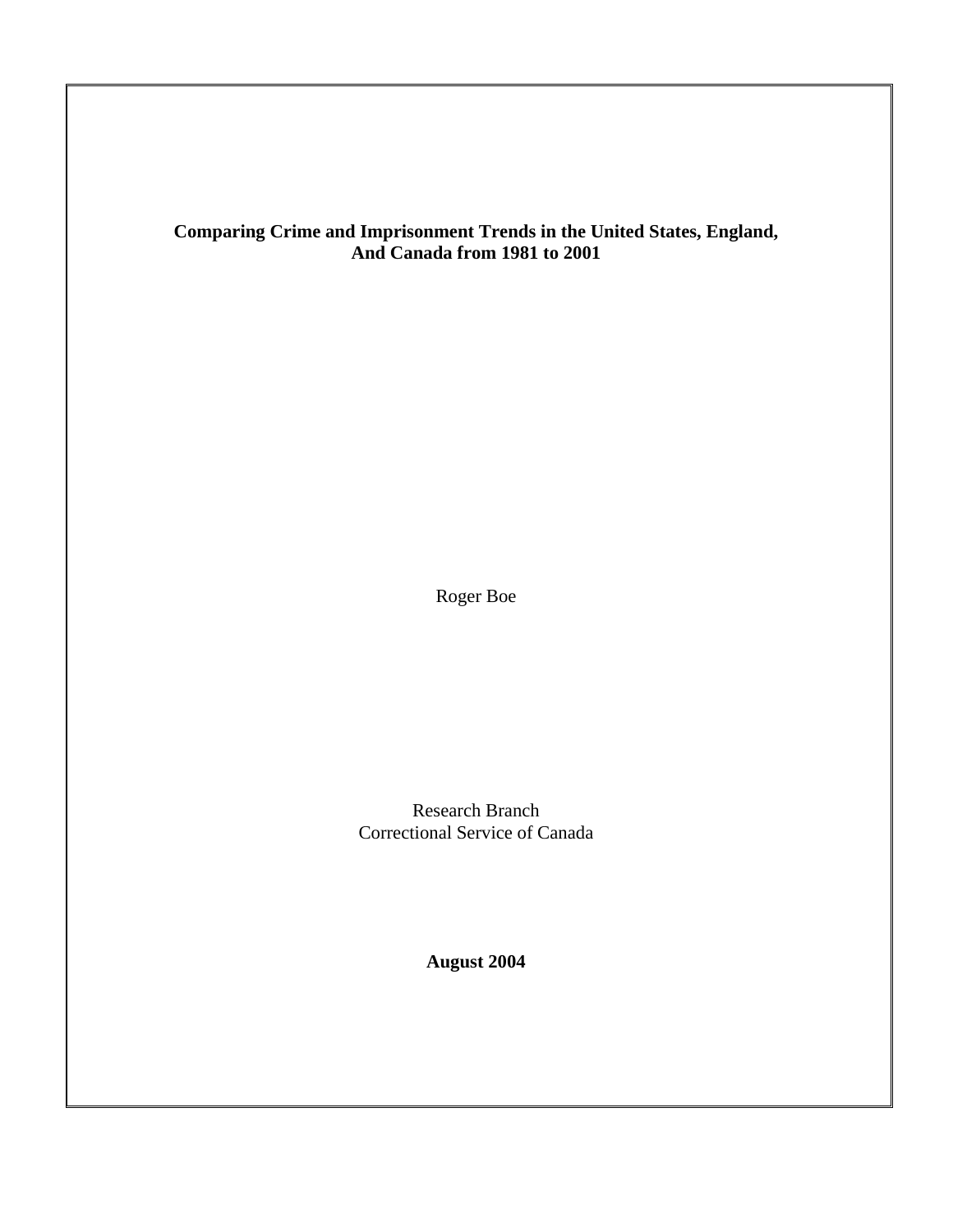# **EXECUTIVE SUMMARY**

This report examines crime and incarceration trends in the United States, England and Wales, and Canada since 1981. Incident rates for five of the more common and serious offences reported by police in the annual UCR surveys conducted in each country (homicide, robbery, aggravated assault, break and enter/burglary, and motor vehicle theft) are compared, as are adult incarceration rates for the three countries.

The report builds on two earlier studies. The first, "*Crime and Justice in the United States and in England & Wales, 1981-96"*, by Patrick A. Langan and David P. Farrington, was published by the U.S. Bureau of Justice Statistics (BJS) in 1998. A second study, "*Crime Comparison Between Canada and the United States",* by Marie Gannon, was published by the Canadian Centre for Justice Statistics (CCJS) in 2001 and looked at crime rates for Canada and the United States from 1980 to 2000. The data from these two earlier reports have been extended through to 2001, and then the results combined to permit a three-way comparison of the trends.

Over the past two decades, the overall growth in incident rates for the five comparable "index" crimes show that crime rate increases for England  $\&$  Wales have consistently outpaced those of Canada or the United States. When trends are compared, the patterns for these latter two countries were found to have been remarkably similar over the past twenty years – both Canada and the United States show modest increases in crime rates from 1981 to 1991 and decreasing rates thereafter.

Canada's violent crime rate (for homicide, robbery, and aggravated assaults) ended slightly lower after two decades. In the United States, the rate increased significantly the first of the two comparison decades, but reversed itself through the second. Finally, the rate in England & Wales began relatively much lower than elsewhere, but increased by 2.3 times over the two decades and by 2000 had surpassed the American rate.

While rates for all five crimes have been falling in North American, though not in England & Wales, all three countries have witnessed some net increase in their incarceration rates since 1981. The increase in incarceration rates that the United has experienced is far more dramatic than elsewhere: as per-capita incarcerations rates more than tripled between 1981 and 2001 (2.84 times higher), whereas per-capita rates in England & Wales increased by 1.47 times over 1981, and the increase in Canada's rate lagged significantly behind at just 1.11 times higher than in 1981.

Some of the findings are a bit paradoxical: the trends examined here indicate that crime and incarceration trends after 1991 became de-coupled in the United States, which experienced the largest drop in crime rates of the three countries during the last ten years, but had by far the most rapid increases in the adult prison population. On the other hand, in England & Wales, the crime and incarceration rates have remained relatively synchronized, with both rates having increased significantly over the past decade. Lastly, crime and incarceration rates have also remained synchronized in Canada, where both decreased after 1991, after having increased through the earlier decade.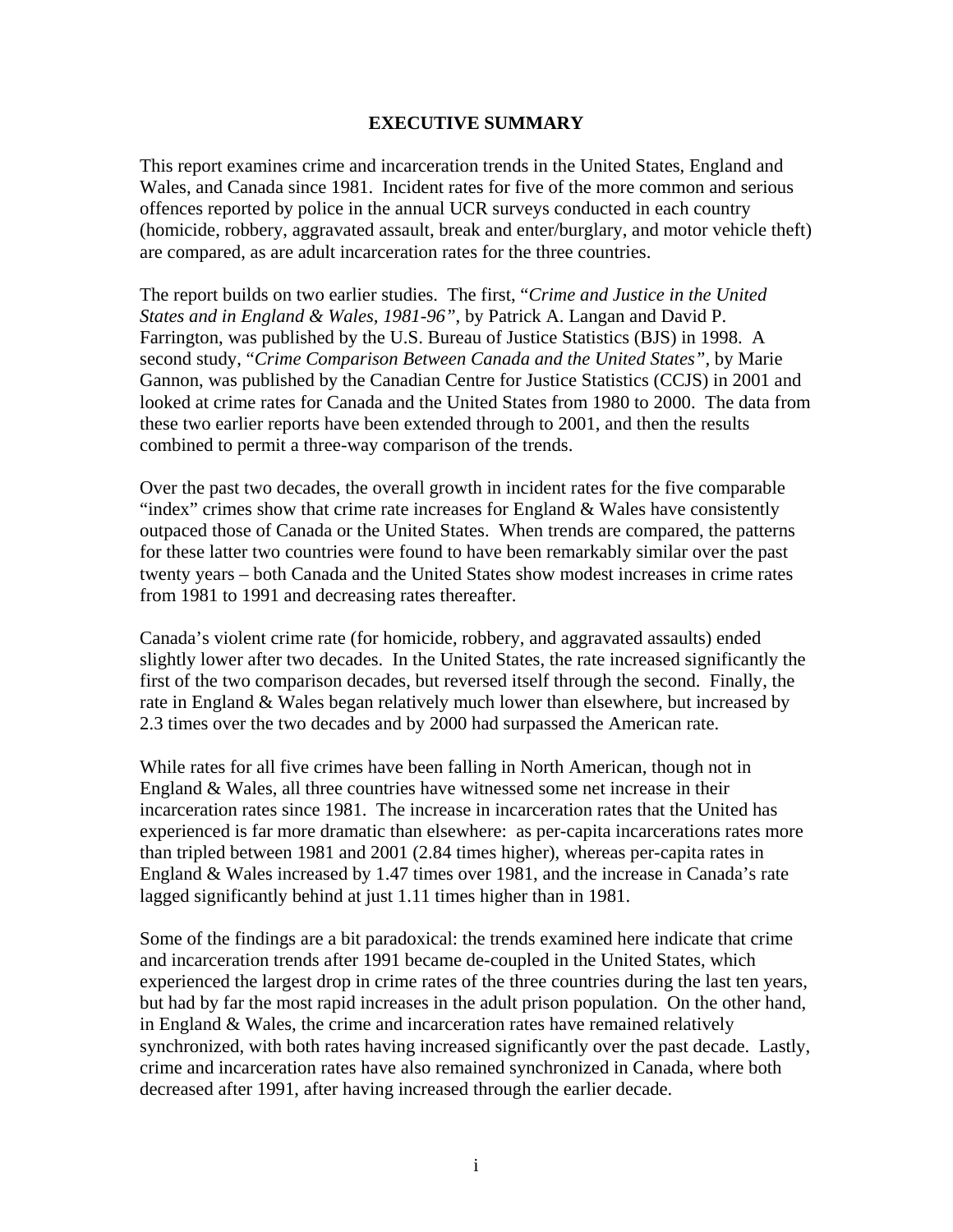In summary, when benchmarked against twenty-year trends in the United States and England & Wales, Canada's rates for the five index crimes were found to be either lower than in the other two countries, or decreasing, or both. Canada's overall rate for the 3 violent index crimes over the twenty years was amongst the lowest, and the rates for robbery, aggravated assault, and attempted murder were the lowest. Also during this period, Canada has managed to keep incarceration rates amongst the lowest of the group throughout the past twenty years. According to these benchmarks, Canada has been more successful than the other two countries in simultaneously preserving a high level of public safety (its crime rates are relatively low) while also keeping its incarceration rates low.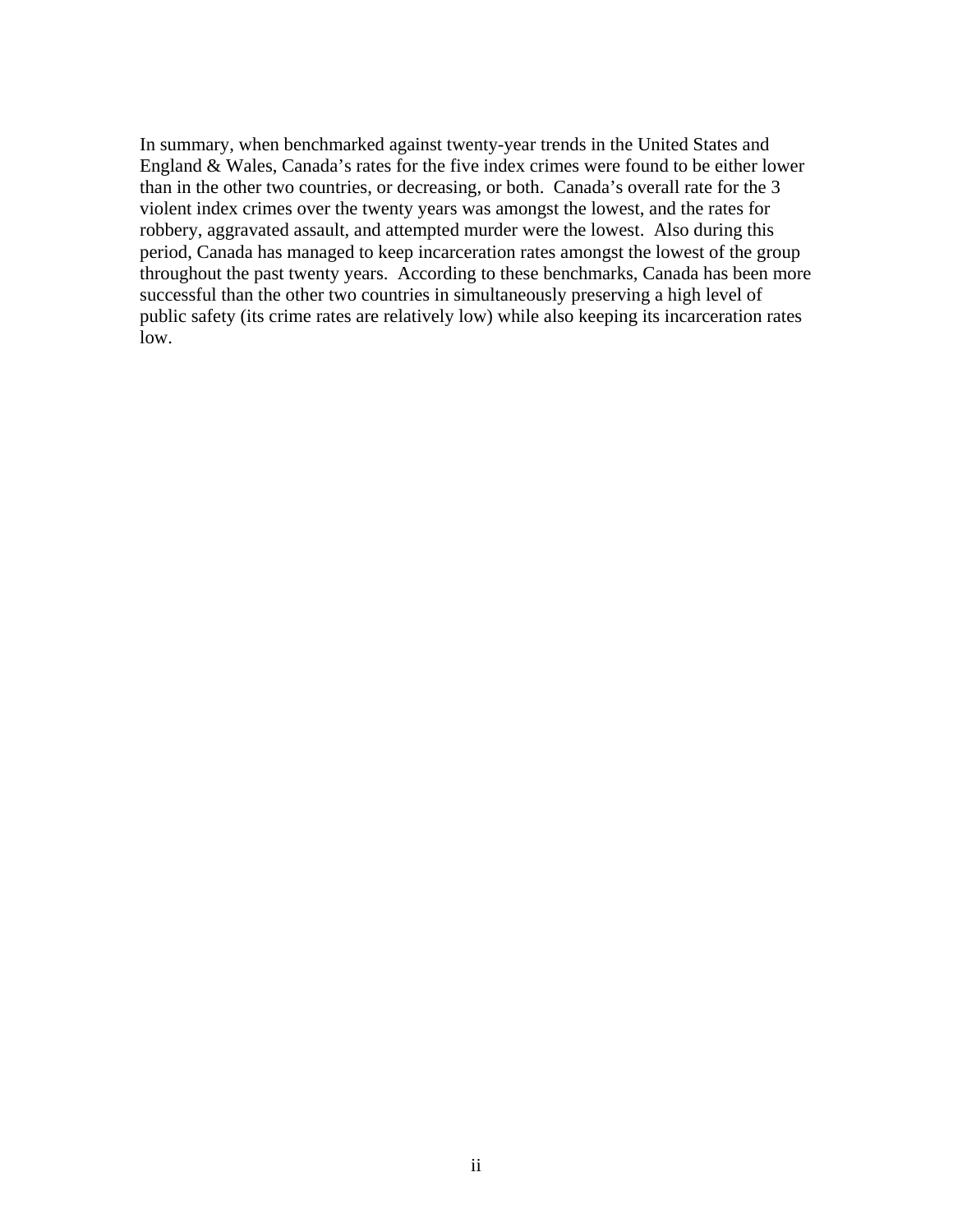### **ACKNOWLEDGEMENTS**

The analysis in this document is based, in part, on data from the Canadian Centre for Justice Statistics that has been provided by various federal, provincial, territorial or municipal agencies responsible for the administration of justice. The opinions expressed are those of the author(s) and do not necessarily represent the views of Statistics Canada or the data providers.

This report is also indebted to the work by Patrick A. Langan and David P. Farrington, in their study on *"Crime and Justice in the United States and in England & Wales, 1981- 96"* (U.S. Bureau of Justice Statistics, 1998), and to Marie Gannon, for her work in *"Crime Comparisons Between Canada and the United States"*, (the Canadian Centre for Justice Statistics, 2001).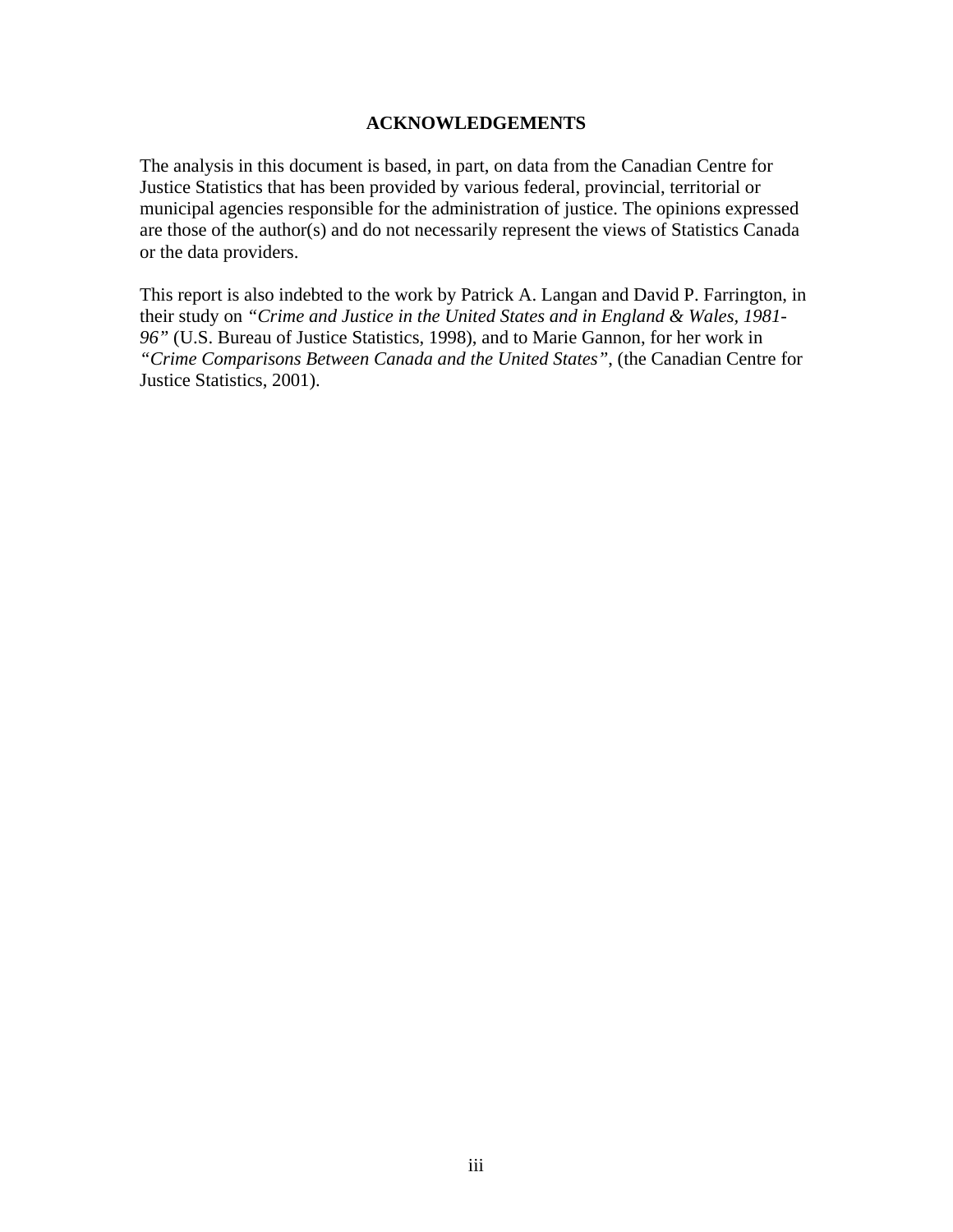# **TABLE OF CONTENTS**

<span id="page-5-0"></span>

| <b>BENCHMARKING CANADIAN CRIME AND INCARCERATION LEVELS  1</b> |  |
|----------------------------------------------------------------|--|
|                                                                |  |
|                                                                |  |
|                                                                |  |
|                                                                |  |
|                                                                |  |
|                                                                |  |
|                                                                |  |
|                                                                |  |
|                                                                |  |
|                                                                |  |
|                                                                |  |
|                                                                |  |
|                                                                |  |
|                                                                |  |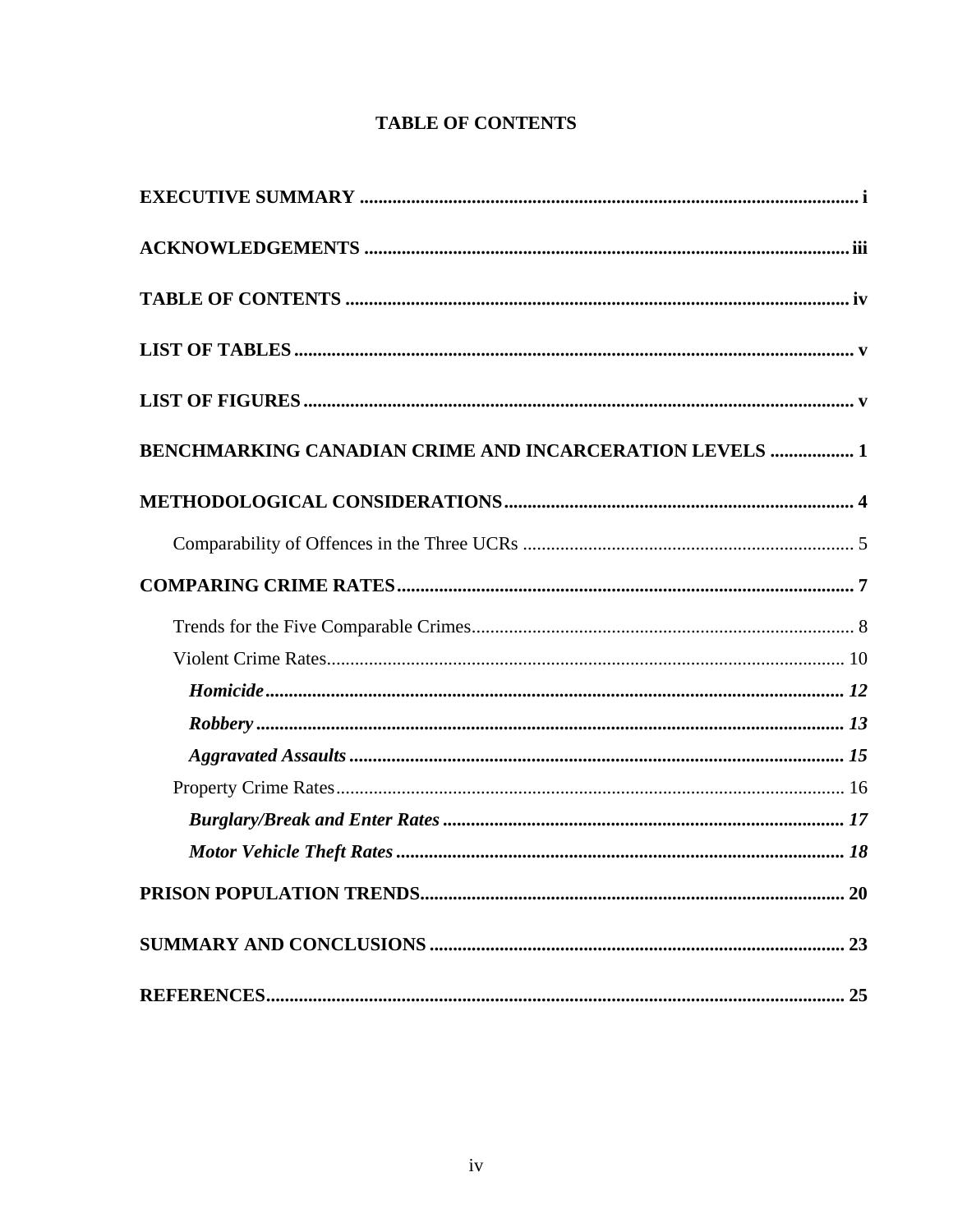# **LIST OF TABLES**

# **LIST OF FIGURES**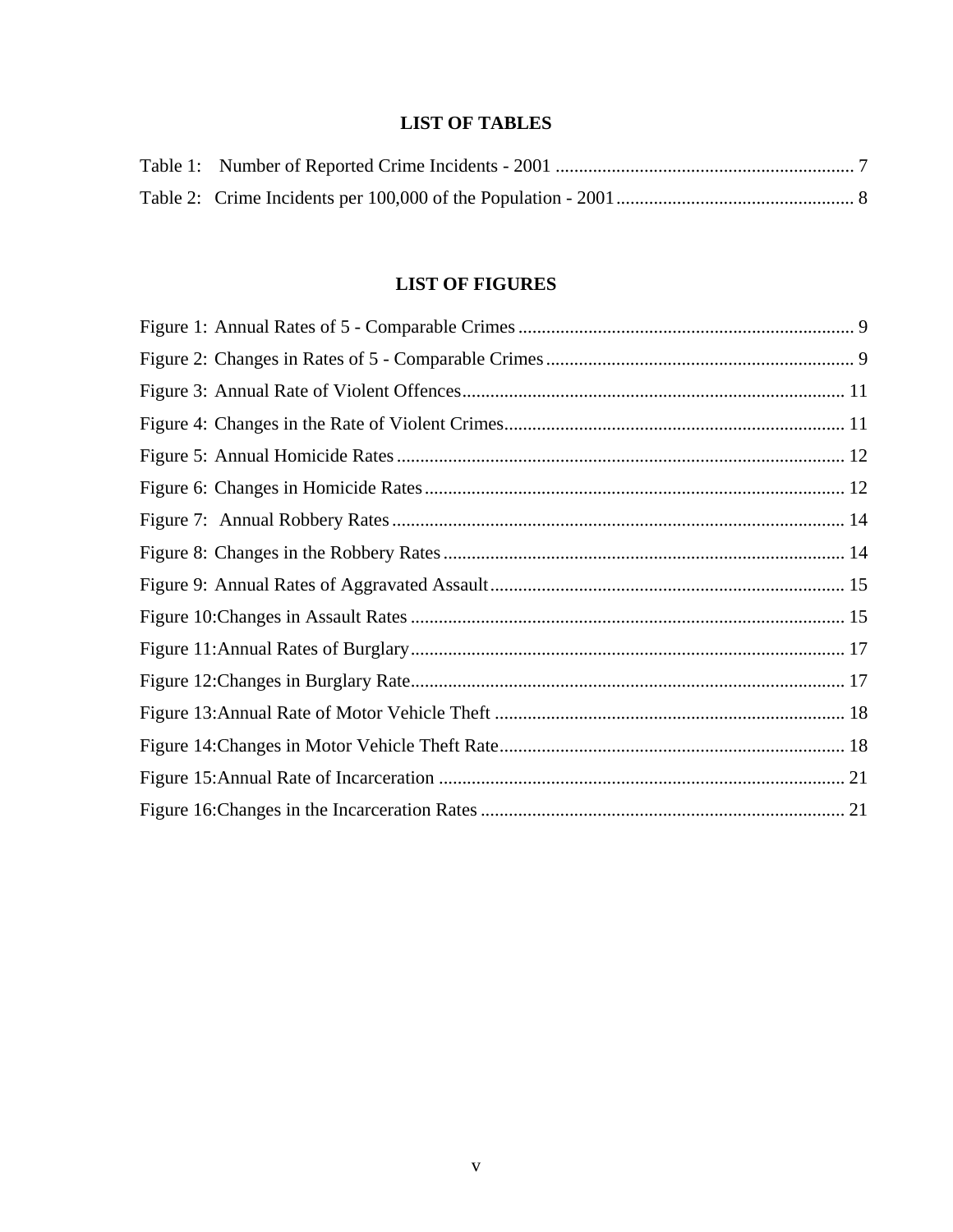#### **BENCHMARKING CANADIAN CRIME AND INCARCERATION LEVELS**

Crime, particularly the more notable events such as murder and sexual assaults, can generate intensive publicity in Canada. Media events such as these inevitably raise the heat of public debate over what is the best or most appropriate approach to crime and justice policy: Do the police have the tools they need to successfully catch perpetrators? How effective are the courts in determining guilt and sentencing the offenders appropriately? And do our prison services do an adequate job of supervising offenders and assisting them to rehabilitate?

Responses to these questions invariably raise the larger issues of crime comparisons and benchmarks. Exactly how does Canada's crime rates compare with those in other countries? Are Canada's rates higher, lower, or about the same as found elsewhere? Moreover, what about the relationship between crime rates and prison incarceration rates? What has been the experience of other countries with different approaches to court sentencing, i.e., do tougher court sentences for criminals really help to reduce crime rates, and how are crime and incarceration rates linked in other countries?

Clearly, it is important to have benchmarks that show the relative success of Canada vis-à-vis trends in other countries – are we doing as good, or better in dealing with crime and its' related issues than other folk? We can rest assured that no one has yet found a magic cure for crime, but are there some approaches and policies that seem to work better than others. Comparing crime and incarceration trends between Canada and its neighbors is one way to test how well we are doing by way of domestic criminal justice policies and practices.

Of course, developing benchmarks for comparing crime and incarceration rates between different countries poses a number of challenges. First, what other countries do we want to include in the comparison? A decision has to be made as to whether different countries are similar enough so that comparisons would be meaningful. Comparing countries that are at significantly different stages of development might be thought inappropriate because of the possible vast differences in resources available for social programs, the collection of social statistics, differences in the evolution of key social, legal institutions, etc.

1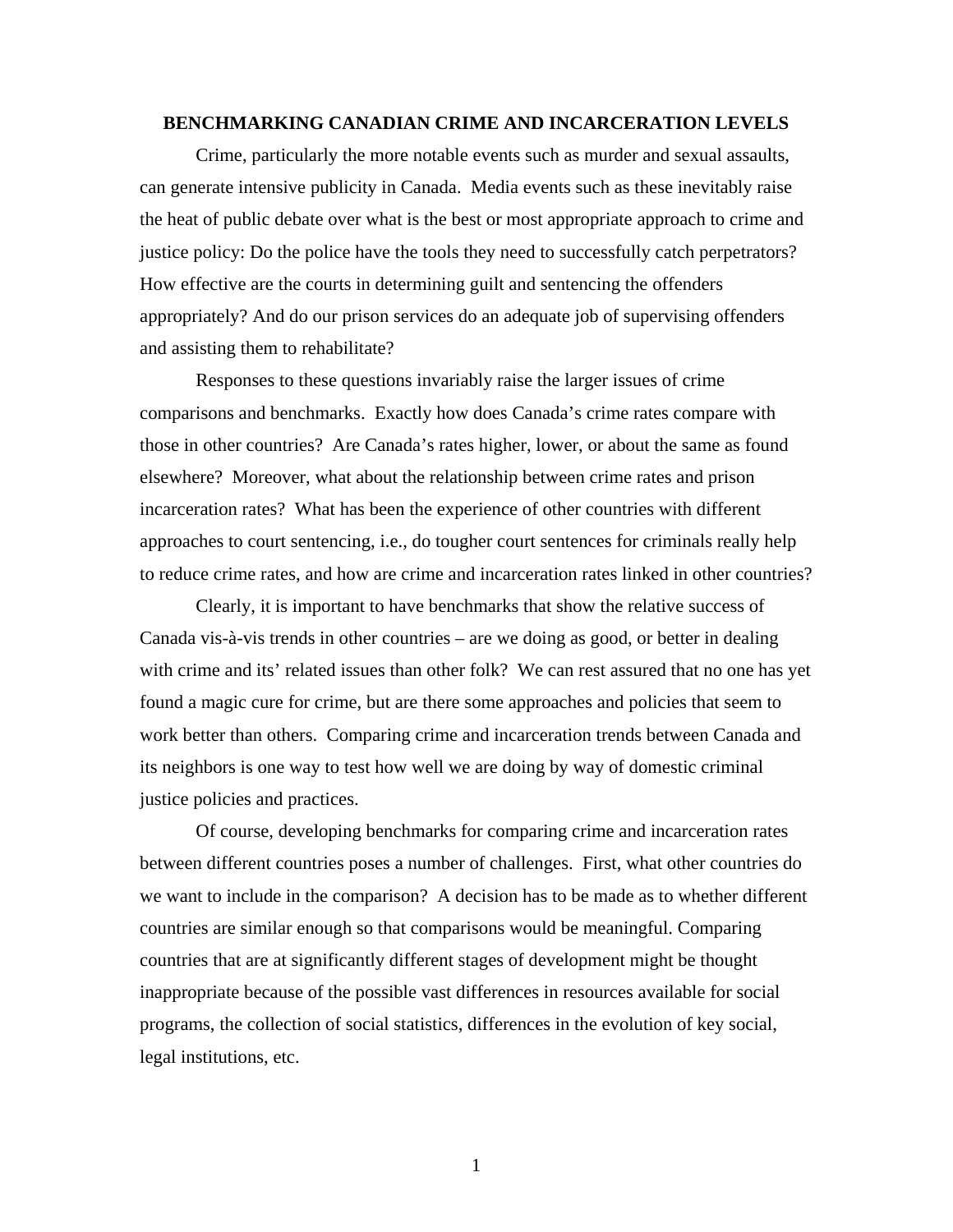For these reason, Canada primarily tends to compare itself with the United States. However, secondary comparisons are also often made against the progress and trends of other advanced industrial nations (such as the G-7), and with Commonwealth countries such as England, Australia, and New Zealand. All these countries are at roughly the same stage of economic and social development, and share many other similarities with Canada, not the least of which include shared cultural, social, and political institutions and aspirations (particularly since millions of immigrants from the old country have made Canada their new home but still identify with many aspects of their ancestral heritage).

Secondly, making comparisons on crime and justice trends assumes that the collection of reliable time-series data has developed in ways that facilitate meaningful comparisons of the crime statistics between two or more countries. Practical considerations, like the similarity of crime and offence classification by police forces in different countries, make some comparisons more practical than others. A search through the official crime statistics of different countries soon forces the researcher to narrow the list of countries where crime and incarceration data can reasonably be compared.

At this time, quantitative comparisons of crime and incarceration statistics exist mainly for Canada and the United States, and for the United States and England & Wales. Other studies have been published that include a larger number of countries, for example the European communities, but these are generally restricted to the comparison of broad trends and not absolute comparisons of crime rates between countries. For example, Gordon Barclay, Cynthia Tavares, and Arsalaan Siddique have recently reported on criminal justice statistical comparisons they have made for countries of the European Union (as well as some selected other countries such as Canada, the U.S.A., Japan, Russia, etc.). However, the authors explicitly exclude absolute comparisons of crime between these countries:

"Absolute comparisons between the recorded crime levels in different countries may be misleading: therefore, only comparisons of trends are normally made in this bulletin".

<span id="page-8-0"></span><sup>&</sup>lt;sup>1</sup> "International comparisons of criminal justice statistics 1999". Research, Development and Statistics Directorate, Home Office Bulletin 6/01 (May 2001). [www.homeoffice.gov.uk/rds/].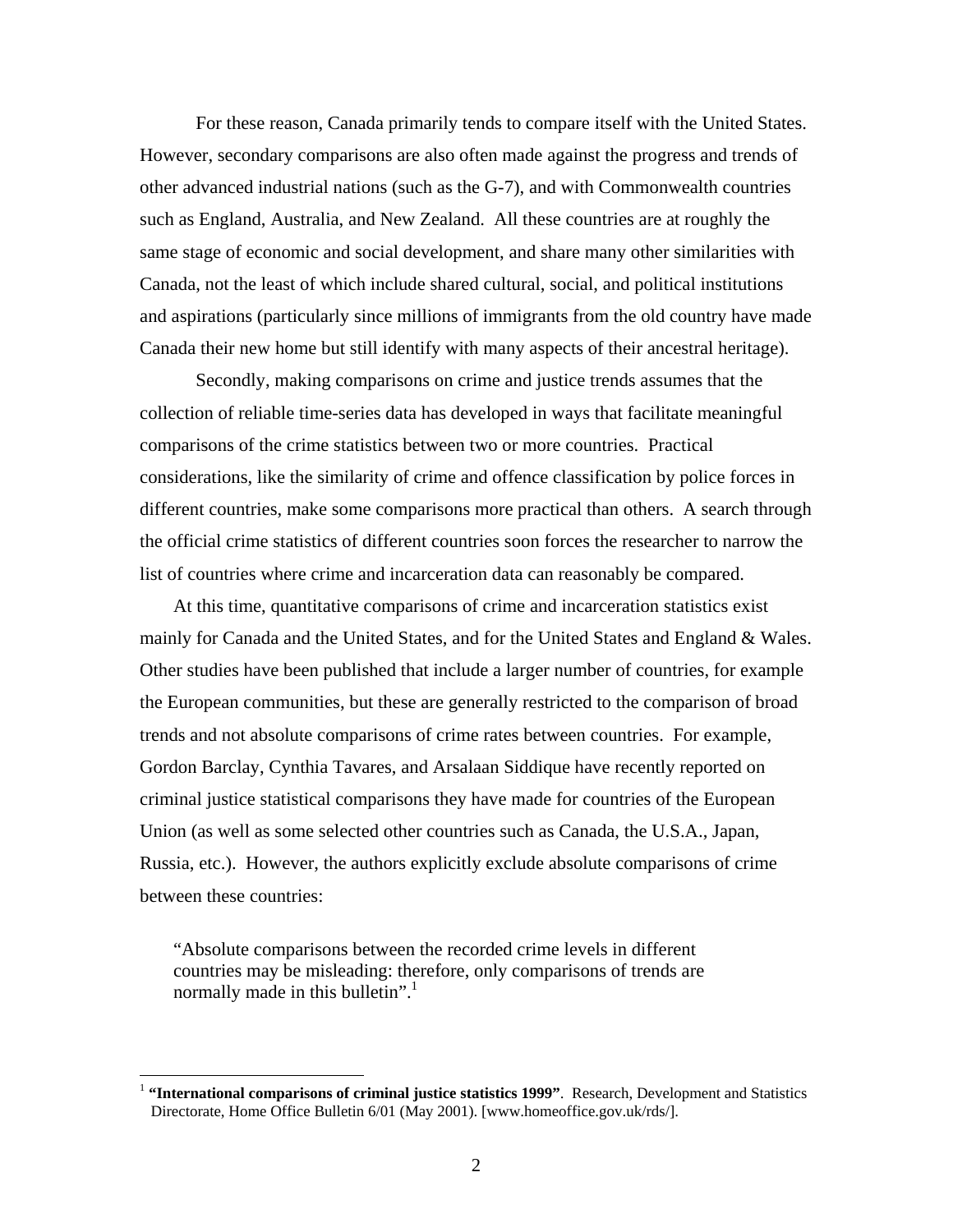Two separate reports have recently been published that provide direct comparisons of crime rates between Canada and the U.S.A., and between England & Wales and the U.S.A. By combining the findings from these two reports, we can arrive at a three-way comparison of Canada with the U.S.A. and England & Wales. This three-way comparison will be of particular interest, because when comparing themselves to others, Canadians have historically looked both to the South to find out about the criminal justice trends in the United States, and back to Europe to see what we have achieved vis-à-vis one of the original founding countries. Yet, even these comparisons are possible only after some additional adjustments to the statistical series that are normally reported by each country (these issues will be discussed more fully in the next section).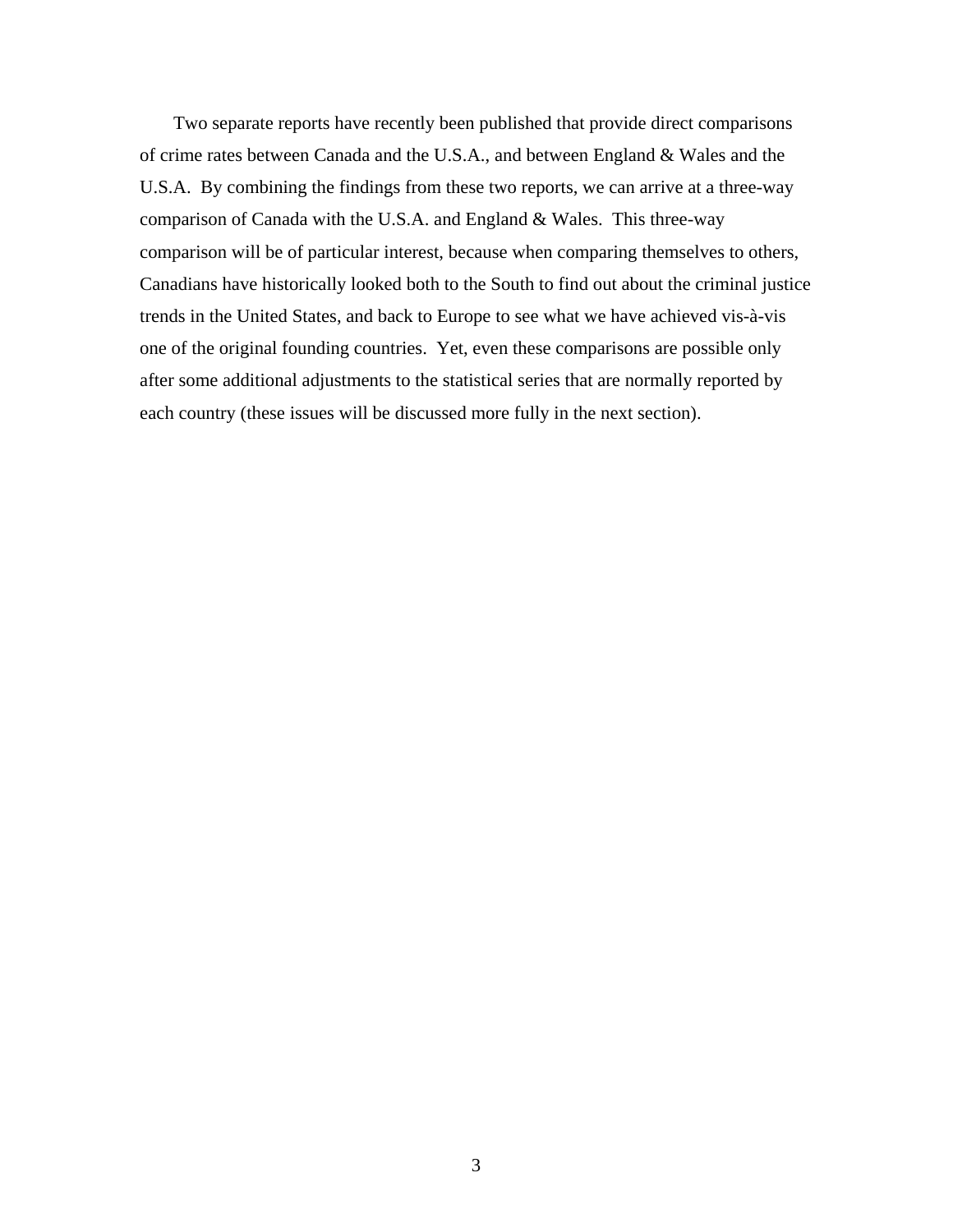#### **METHODOLOGICAL CONSIDERATIONS**

No single study has been found that compares the crime situation of all three countries (Canada, the United States, and England) simultaneously. However, two recent studies make a direct comparison between the official crime statistics between pairs of the three countries.

The first, *"Crime and Justice in the United States and in England & Wales, 1981* 96",was published by the U.S. Bureau of Justice Statistics in  $1998<sup>2</sup>$ . A second study, *"Crime Comparisons Between Canada and the United States"*, was published by the Canadian Centre for Justice Statistics (CCJS) in 2001 and looked at crime rates for Canada and the United States from 1980 to 2000.<sup>[3](#page-10-1)</sup>

This report builds on these two earlier studies. The earlier findings have been combined to permit a three-country comparison. In addition, the data have been updated in the earlier studies to provide official statistics through to 2001.

At one time, both Canada and America were British colonies. Although each has subsequently developed in unique ways since their founding's, many common features originally drawn from British political and legal systems are still shared. One other thing that they also have in common is that all three countries collect official police-reported crime statistics using a Uniform Crime Reporting (UCR) survey system. This is helpful from the viewpoint of obtaining comparable statistics on crime incidents. Even so, there are still differences in the way that each country collects its data, how specific crimes are classified, as well as in the number and types of crimes that are officially reported in the UCR of each country. For these reason, adjustments to the official series for each country are necessary in order to arrive at common crime statistics for which comparisons will be valid.

<span id="page-10-0"></span> $\frac{1}{2}$  $<sup>2</sup>$  By Patrick A. Langan, BJS Statistician, and David P. Farrington, BJS Visiting Fellow, University of</sup> Cambridge. [www.ojp.usdoj.gov/bjs/].

<span id="page-10-1"></span> $3$  By Marie Gannon. CCJS Juristat Volume 21, Number 11 (Statistics Canada Catalogue no. 85-002 XPE).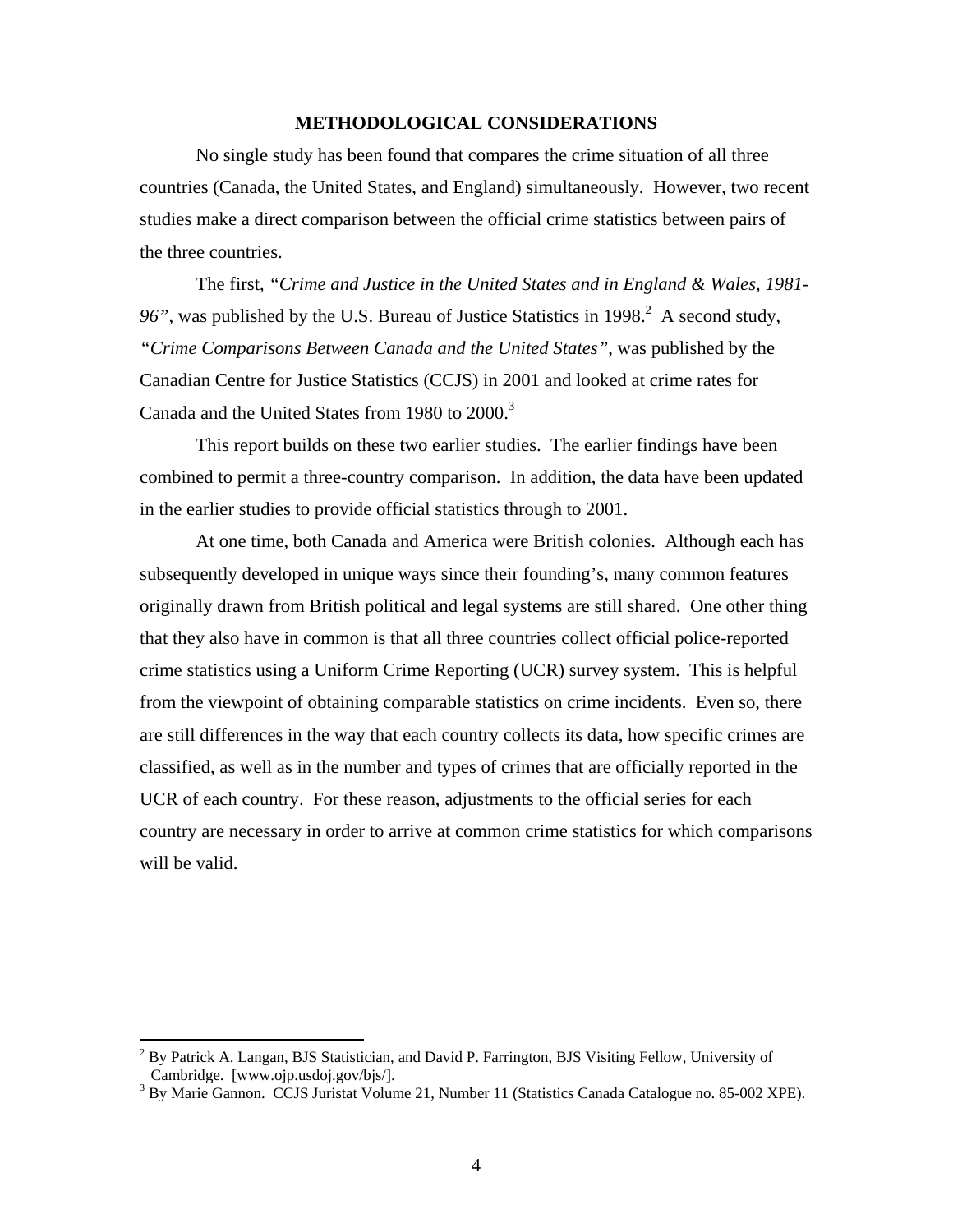#### **Comparability of Offences in the Three UCRs**

In the United States, the Federal Bureau of Investigation (FBI) collects and compiles national crime statistics from the police using the American UCR survey. However, the FBI only collects a reduced (that is, reduced as compared to Canada's UCR survey) set of crime information (on eight specific offences). These eight "index" crimes then make up the FBI's annual "Crime Index" report (these offences are: homicide, forcible rape, aggravated assault, robbery, break & enter/burglary, theft/larceny, motor vehicle theft, and arson).

| Box 1 - Comparability of offences in the Canadian and U.S.- |  |
|-------------------------------------------------------------|--|
| British UCR Crime Index                                     |  |

| Offence                     | Commentary                                                                                                                    |
|-----------------------------|-------------------------------------------------------------------------------------------------------------------------------|
| 1. Homicide                 | No difference                                                                                                                 |
| 2. (Forcible Rape)          | Not included – equivalent<br>Canadian data not available.                                                                     |
| 3. Aggravated Assault       | The US definition includes<br>assault with a weapon and<br>attempted murder. These were<br>included in the Canadian<br>index. |
| 4. Robbery                  | No difference.                                                                                                                |
| 5. Break & Enter / Burglary | Equivalent to Burglary with<br>minor differences.                                                                             |
| 6. Motor Vehicle Theft      | Equivalent with minor<br>changes.                                                                                             |
| 7. (Theft/Larceny)          | Not included – equivalent US<br>and British data not available.                                                               |
| 8. (Arson)                  | Not Included — equivalent US<br>and British data not available.                                                               |
| Source: Gannon (2001)       |                                                                                                                               |

This is quite different from what police in Canada currently report to Statistics Canada (the Canadian Centre for Justice Statistics). The Canadian UCR collects statistics on 106 offences to the CCJS, as compared to the 8 offences that are included in the FBI crime index. Therefore, comparisons between the U.S. and the Canadian UCR data are necessarily limited in the first instance to these eight "index" crimes.

The different number of offences prevents direct comparison from the UCR surveys of the total crime rates for American and Canada. Nevertheless, comparable offences can be grouped together from the Canadian UCR to create a Canadian "crime index" that consist of the same crimes that the American FBI reports. Note that this approach is also used to produce the comparisons between England  $\&$  Wales and the United States. However, because of specific survey anomalies, it has not been possible to create comparable series for all eight of the crimes in the FBI Crime Index. Box 1 (above) indicates that only five of the eight original index crimes can be reasonably compared, once statistical comparisons from all three countries are involved.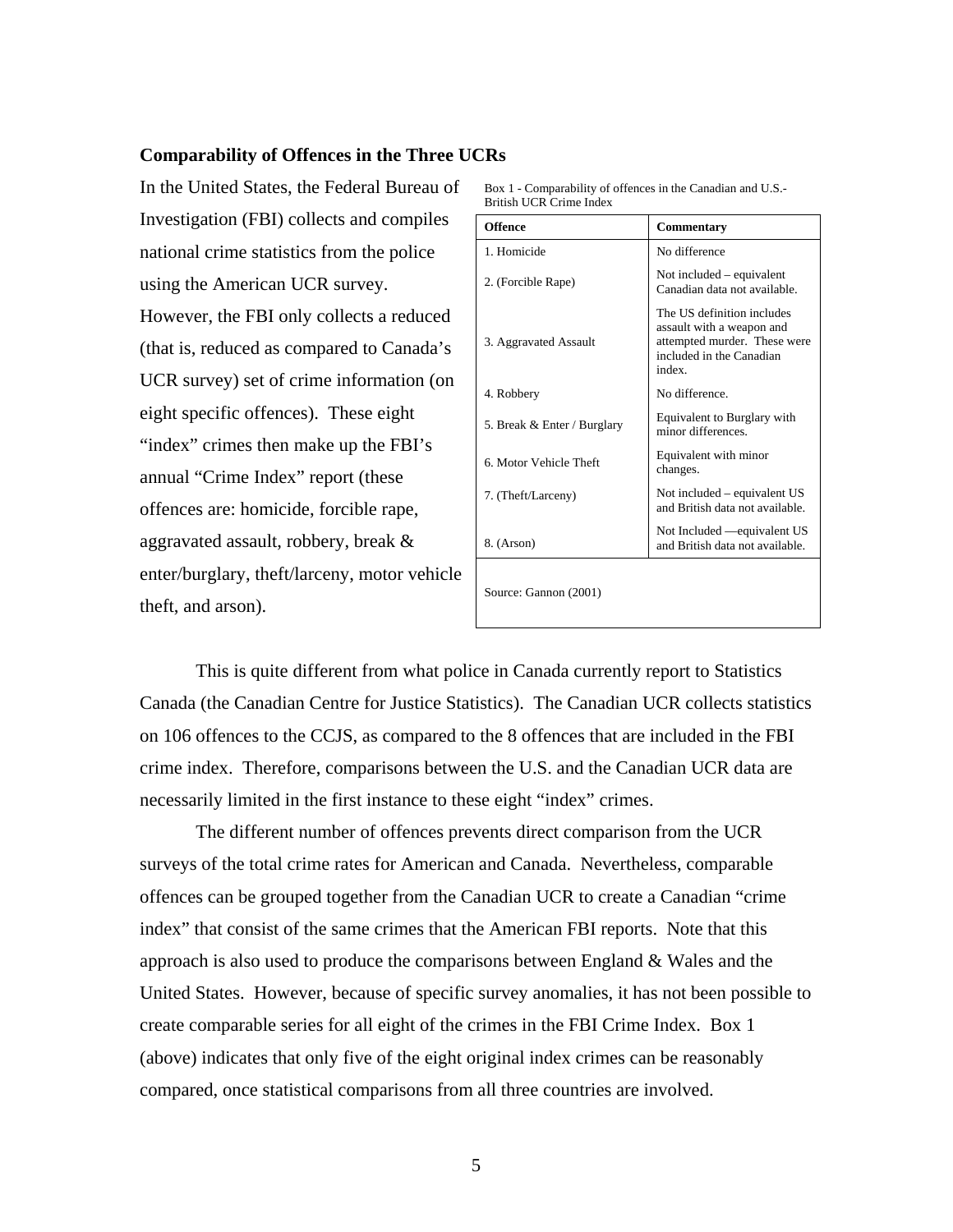Three adjustments had to be made to the police reported (UCR) data to make the series from the three countries comparable:

- 1. Data for the offence of Larceny-theft was not included in the English-American comparisons (Langan and Farrington 1998); thus, it was necessary to drop this series from the three-way comparison as well;
- 2. Arson was also not included by (Langan and Farrington 1998); for this reason, it was also dropped for this study; and
- 3. Finally, Canada abolished the crime of "rape" in 1982 and replaced it with the crime of "sexual assault" and "rape". Thus there is no direct equivalent for comparing "sexual assault" in Canada with "rape" as reported in the USA and England & Wales.

We were also able to extend the original comparative data for Canada and the United States until 2001, and the series for England & Wales through to  $2000.<sup>4</sup>$  $2000.<sup>4</sup>$  $2000.<sup>4</sup>$  With these adjustments, it is possible to provide comparisons of the crime rates and trends for the five comparable offences (homicide, aggravated assault including attempted murder, robbery, burglary/break & enter, and motor vehicle theft) in all three countries.

These five offences represent a significant proportion of the most common crimes for the three countries. Comparing trends in these "index" crimes will be valuable for benchmarking exactly how Canada compares vis-à-vis two countries with which its history has been so closely intertwined. However, these five crime categories represent by no a complete list of the crimes captured by the individual UCR surveys in Canada, England & Wales, or even the full FBI Crime Index. What are being benchmarked, here, are basically those crimes that can be directly compared between the three countries, not the full range of crimes for which each country has domestic statistics. To this extent, these comparisons are of selective crime indicators, not the total volume of crimes.

<span id="page-12-0"></span><sup>&</sup>lt;sup>4</sup> We were able to update the police-reported statistics for England and Wales to 2000, and the U.S. and Canadian data to 2001.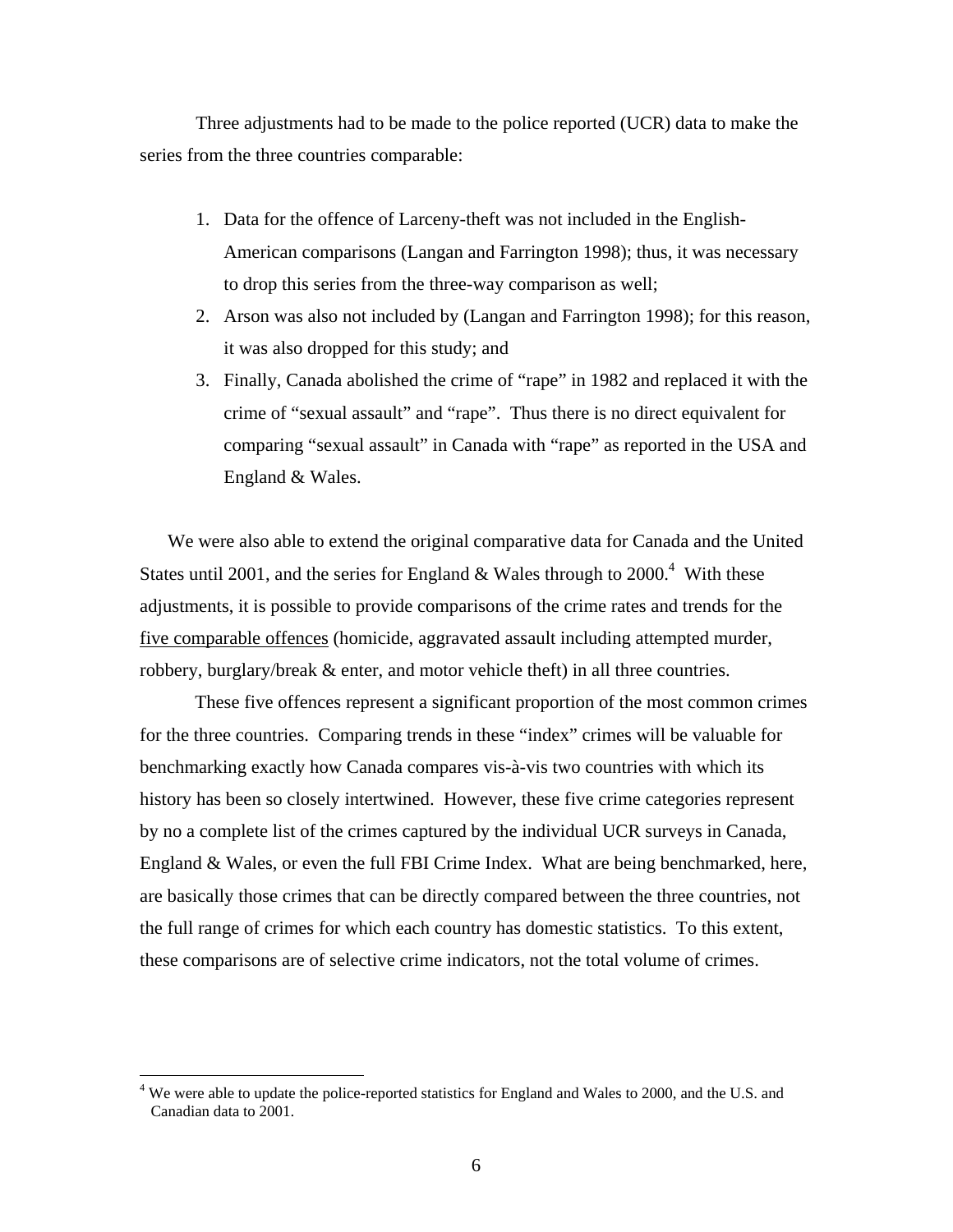# **COMPARING CRIME RATES**

Table 1 shows the number of police reported incidents in 2001 for the five comparable offences used in this study. In this table, we are looking at the absolute numbers of each type of offence that has been reported to the police in the latest reporting year. We see that the United States has of course by far the largest absolute number of crime incidents of any type. This is consistent with its much larger population (285 million Americans as compared to nearly 53 million citizens of England & Wales and only 31 million Canadians). All other things being equal, we expect that countries with larger populations would have larger volumes of crime.

| Table 1: Number of Reported Crime Incidents - 2001                                                                   |            |                      |                              |  |
|----------------------------------------------------------------------------------------------------------------------|------------|----------------------|------------------------------|--|
| Country                                                                                                              | Canada     | <b>United States</b> | England & Wales <sup>1</sup> |  |
| <b>National Population</b>                                                                                           | 31,110,600 | 284,796,887          | 52,939,000                   |  |
| Actual crimes reported or known to police                                                                            |            |                      |                              |  |
| Homicide                                                                                                             | 551        | 15,980               | 765                          |  |
| Robbery                                                                                                              | 27,414     | 422,921              | 84,277                       |  |
| Aggravated Assault <sup>2</sup>                                                                                      | 56,591     | 907,219              | 231,735                      |  |
| Break & Enter /<br><b>Burglary</b>                                                                                   | 285,512    | 2,109,767            | 906,468                      |  |
| Motor Vehicle Theft                                                                                                  | 170,213    | 1,226,457            | 338,796                      |  |
| <sup>1</sup> The crime data for England $\&$ Wales are for the year 2000.<br><sup>2</sup> Includes attempted murder. |            |                      |                              |  |

Clearly, absolute comparisons by themselves would be quite misleading, since we need to also take into account the relative differences in the size of population in each country. To properly assess the comparable levels of crime, we want to control for differences in population size by comparing *per-capita* crime incidents. Table 2 shows how crime levels in the different countries compare when crime incidents are expressed as rates per 100,000 persons in each country's population.

Once crime incidents have been standardized to reflect per-capita occurrences, the United States continues to lead the table with the highest rates for homicide, while England & Wales move to the top of the league for rates of robbery, aggravated assault,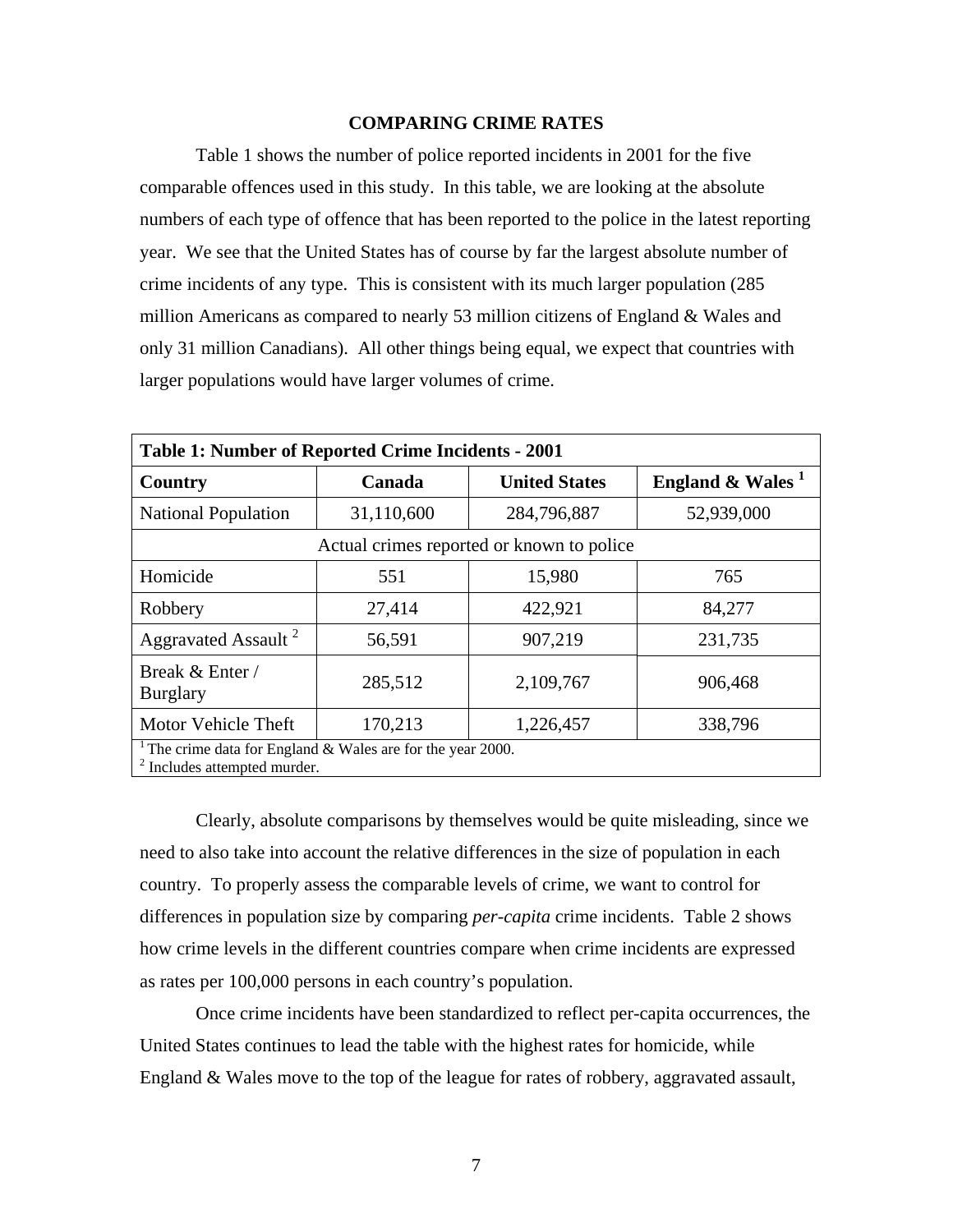break and entry, and motor vehicle theft. Meanwhile, Canada moves to second for rates of homicide, but still far behind the United States, and also to second for break & enter and motor vehicle theft, but still significantly below rates in England & Wales.

Comparing overall crime rates amongst the three countries, Canada appears to be doing the best overall job of controlling crime, especially violent crime, where rates across the board are amongst the lowest. Canada has not done relatively as well with property crime, where rates are a bit higher than in the United States but are still lower than those of England & Wales.

| Table 2: Crime Incidents per 100,000 of the Population - 2001                                                        |            |                      |                    |  |
|----------------------------------------------------------------------------------------------------------------------|------------|----------------------|--------------------|--|
| Country                                                                                                              | Canada     | <b>United States</b> | England $& Wales1$ |  |
| <b>National Population</b>                                                                                           | 31,110,600 | 284,796,887          | 52,939,000         |  |
| Actual Crimes per 100,000 of the population                                                                          |            |                      |                    |  |
| Homicide                                                                                                             | 1.8        | 5.6                  | 1.4                |  |
| Robbery                                                                                                              | 88         | 148                  | 159                |  |
| Aggravated Assault <sup>2</sup>                                                                                      | 182        | 319                  | 438                |  |
| Break & Enter /<br><b>Burglary</b>                                                                                   | 908        | 741                  | 1,712              |  |
| Motor Vehicle Theft                                                                                                  | 547        | 431                  | 640                |  |
| <sup>1</sup> The crime data for England $\&$ Wales are for the year 2000.<br><sup>2</sup> Includes attempted murder. |            |                      |                    |  |

By these benchmarks, Canada's rates of both violent and property crimes are relatively low compared to the United States and England & Wales. Of course, single point-in-time measures do not say much about crime trends.

#### **Trends for the Five Comparable Crimes**

The annual trends, for the total index of the five comparable crimes for each country (the occurrence rates per 100,000 national population) is shown in Figure 1. In Figure 2, we show how these crime rates have changes in each country relative to their levels in 1981.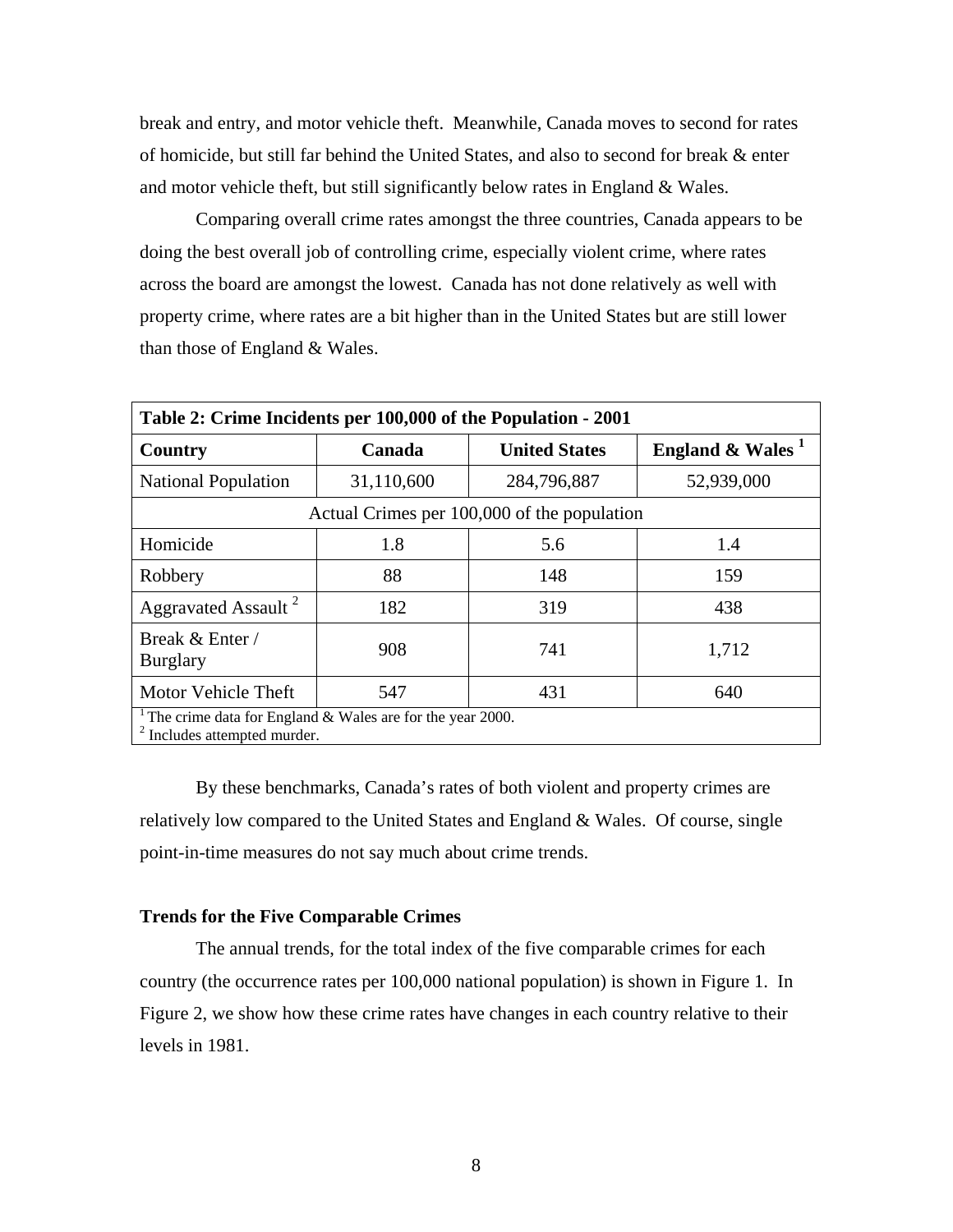An examination of the rates for the total comparable crimes reveals significant differences among the three countries.



- First looking at overall comparative rates, we see that England  $& Wales$ has had the highest occurrence per capita of the five comparable crimes since the early 1980s. Overall, the American rates exceeded those in Canada until the mid-1990s, from which point they have been virtually identical.
- Second, the overall annual rates for the comparable crimes in the United States and Canada trended downwards in the early 1980s, then rose to 1991, and have been decreasing thereafter. In England & Wales, the comparable crime rate increased significantly between 1983 and 1986, and then again between 1990 and 1994, but has also been trending downward since that point.
- In Canada and the United States, there was an overall downward drift in rates between 1981 and 2001.
- The annual rate for the five comparable crimes in the United States declined from 2,682 reported incidents per 100,000 of the population in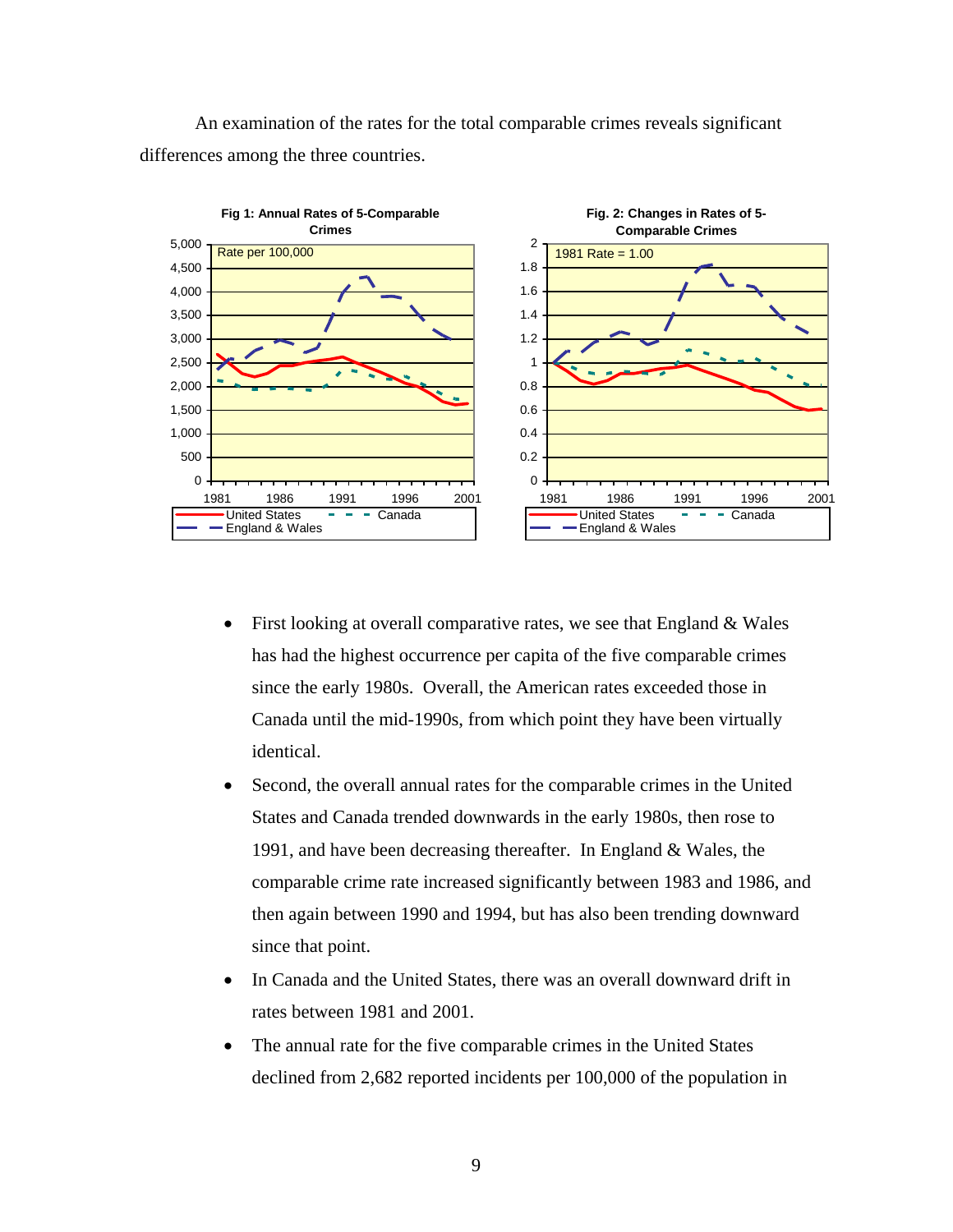1981 to just 1,644 incidents per 100,000 in 2001 (by 2001, the five-crimes index was only 0.61 times its 1981 level).

- In Canada, the overall rate was 1,727 per 100,000 in 2001 or about 0.81 times its level of 2,132 in 1981.
- In England & Wales, the overall rate increased significantly from 2,357 per 100,000 in 1981 to 4,322 (1.83 times higher) in 1993, before dropping back to 2,951 per 100,000 by 2000, thus ending the two decades at 1.25 times higher.

In summary, over the past two decades, the overall growth in the rate of the five comparable crimes in England & Wales has considerably exceeded those in Canada and the United States. When comparing rates for these latter two countries, after edging sideways throughout most of the 1980s, the overall trend has been downward during the past decade. We now turn to an examination of how each country has fared with the different categories of crime during this period.

#### **Violent Crime Rates**

The following twin charts illustrate the overall trends in violent crime for each country. In Figure 3, we examine the composite trend for the three crimes that make up the violent index (homicide, robbery, and aggravated assaults). Figure 4 shows the change in the comparable violent crime rates relative to 1981.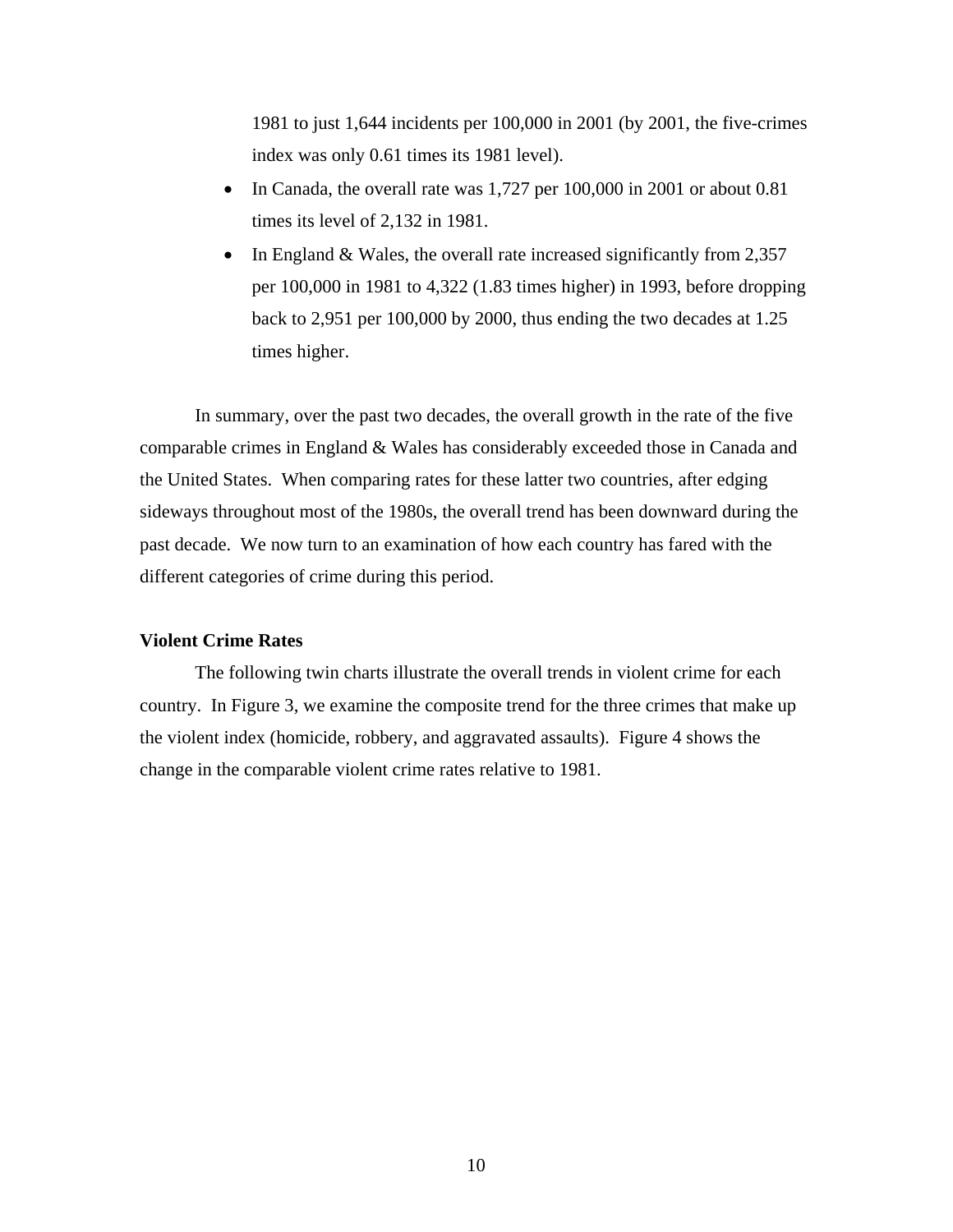

- Firstly, we note that throughout most of the two past decades, the United States had much the higher annual occurrence rates for the three combined crimes of violence. The annual rate in the United States started at 558 violent index offences per 100,000 of the population in 1981 and increased to a peak of 716 offences in 1991, before falling back to 473 offences per 100,000 by the end of 2001. The 2001 rate was only 0.85 times the level where it started in 1981.
- Canada started the 1980s with the second lowest occurrence rate (265 per 100,000) for the three comparable violent crimes and ended the two decades with the lowest rate (272 violent crimes per 100,000) in 2001. The rate in 2001 was nearly identical (at 3% higher) than where it had started in 1981.
- In the meantime, the annual rate for the three violent crimes in England  $\&$ Wales increased steadily throughout both 1980s and 1990s, starting lowest at 239 per 100,000 in 1981 and ending with the highest occurrence per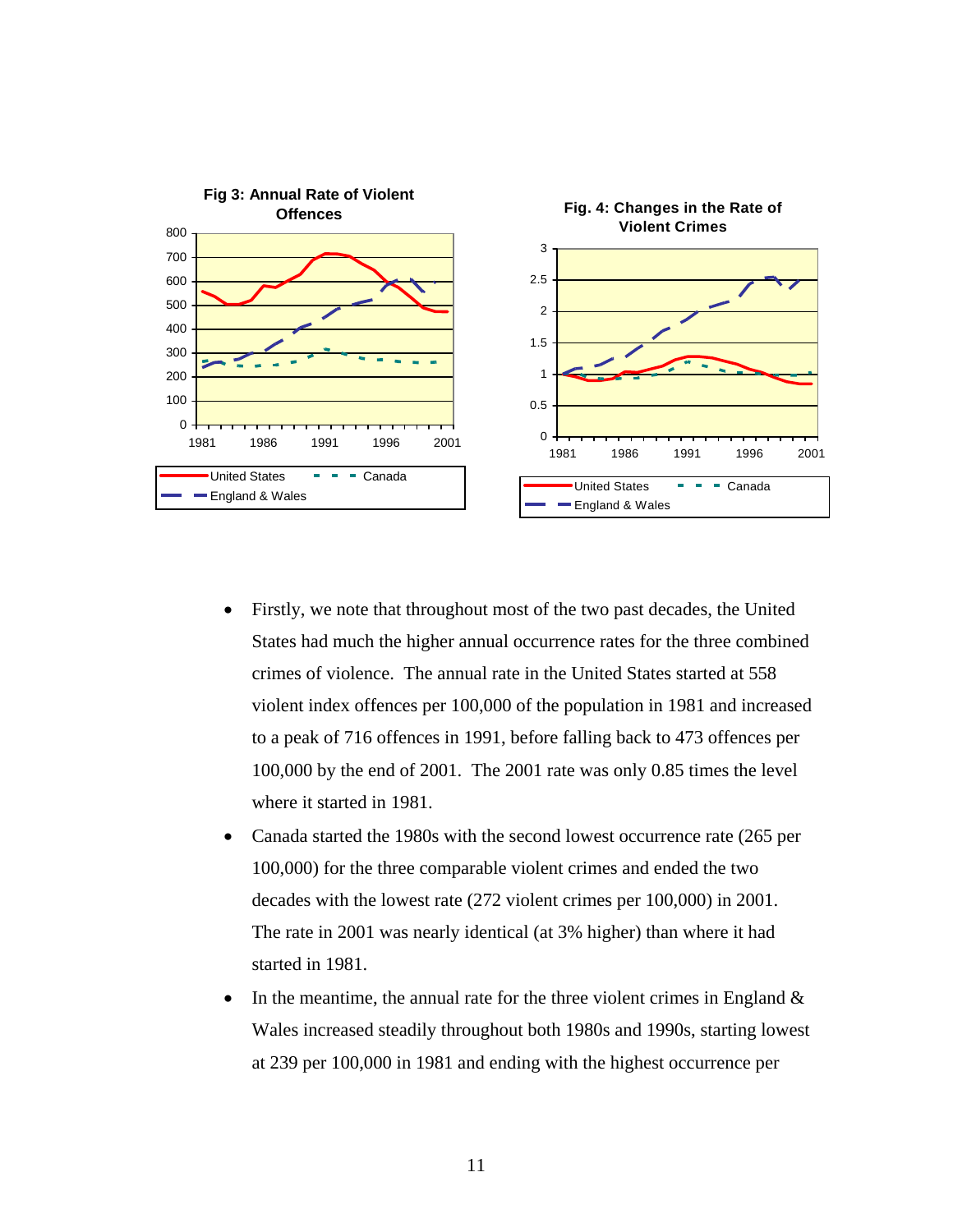capita of the three countries (598 per 100,000) by 2000. The rate in 2000 was 2.5 times higher than the level at which it began in 1981.

In summary, Canada's annual rate for the three combined comparable violent crimes has first increased and then decreased slightly, before ending the two decades almost at the same level as it started. As for the United States, their rate increased significantly the first decade, then more than reversed itself through the second. Finally, the rates in England & Wales started out relatively much lower than the others, but rose steadily; by 1996, it had surpassed even the American rate.

## *Homicide*

Homicide rates are often considered to be the most-easily comparable of international crime statistics, since the definition of murder is more likely to be quite similar among countries, and homicide offences tend to be the most closely tracked and reported by police and criminal justice authorities everywhere. Homicides are also relatively infrequent: they account for one-third of one percent of the total crime index of the United States, for about one-tenth of one percent of Canada's index, and for 0.05% of the index for England & Wales.

In Figures 5 and 6, we examine the annual homicide rates for each of the three countries and observe the changes that occurred in these rates relative to 1981.

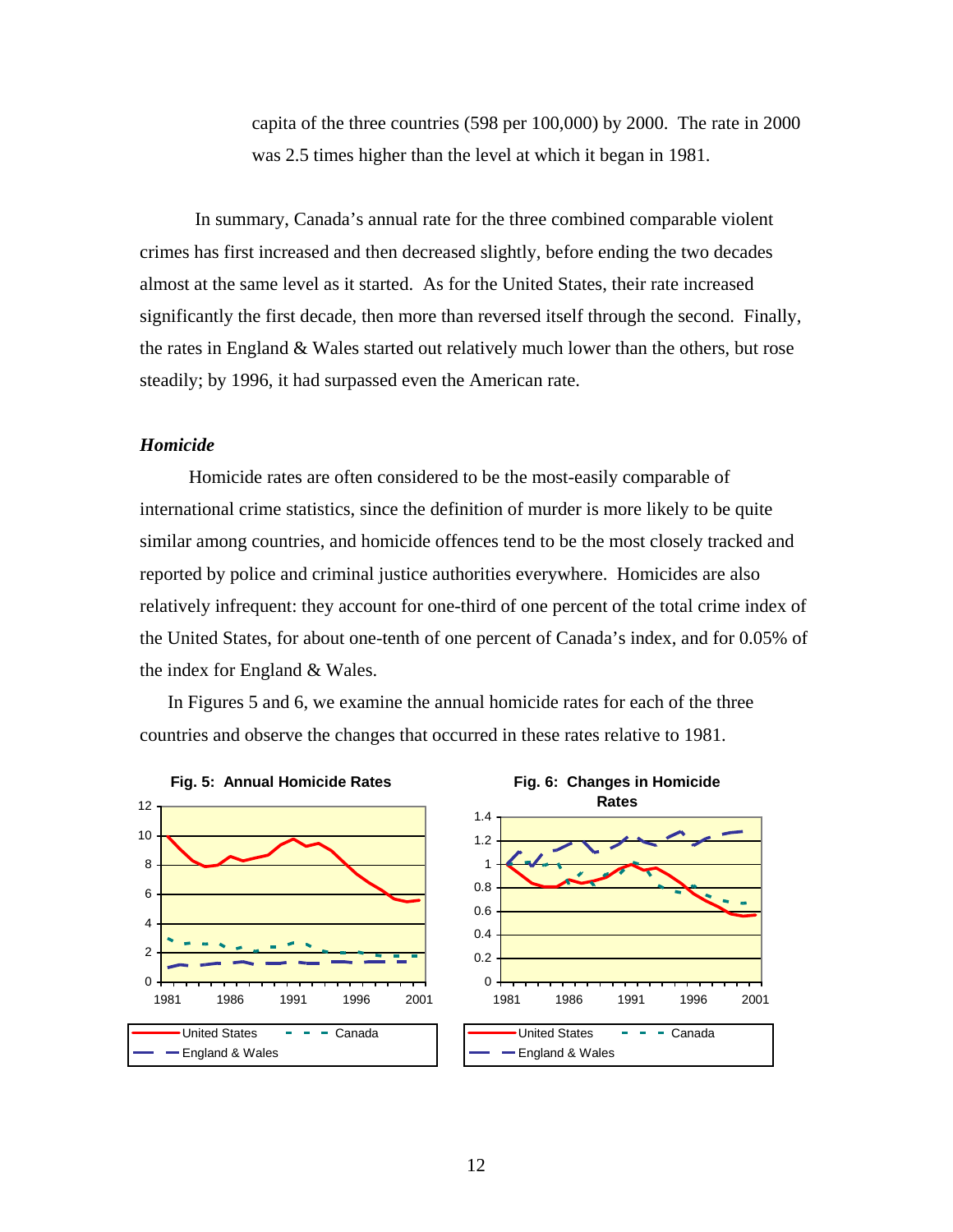- The United States has by far the highest rate of homicides per 100,000 persons, although this rate has declined significantly, especially after 1991. In 1981, the rate was 10 homicides per 100,000, and by 2001, the rate was down to 5.6. Which is just 0.57 times the level two decades earlier.
- Canada's rate in 2001 was 1.8 homicides per 100,000 of the population, versus 3 per 100,000 in 1981, which equals 0.68 times the level in the earlier period. Throughout the period, Canada rate of homicides remained low in comparison to the United States.
- Finally, England & Wales was the only one of the three countries that experiences an increase in homicide rates over the two decades. The homicide rate in England & Wales was 1.1 per 100,000 in 1981 and increased significantly (up 1.28 times) to reach 1.4 per 100,000 by 2000.

In summary, over the past twenty years, only England & Wales has experienced rising homicide rates but still remains roughly four times lower than the rate in the United States. As for the United States, their rates have declined significantly since 1981, when they were more than five times higher than elsewhere. Canada's homicide rates have also been falling, but they still remain slightly higher than those in England & Wales and far below the American rates.

#### *Robbery*

The second type of crime that is indexed under violence is robbery. There are many more robberies committed each year than homicides. Robbery accounts for about 5-9% of the index list in all three countries (i.e., nearly 9% in the United States, 5% in Canada, and 5.4% in England & Wales, respectively). Once again, the statistics for each country show that the Americans have lead the group in the annual rate of robberies, until just recently, when robbery rates in England & Wales have surpassed those in the United States.

13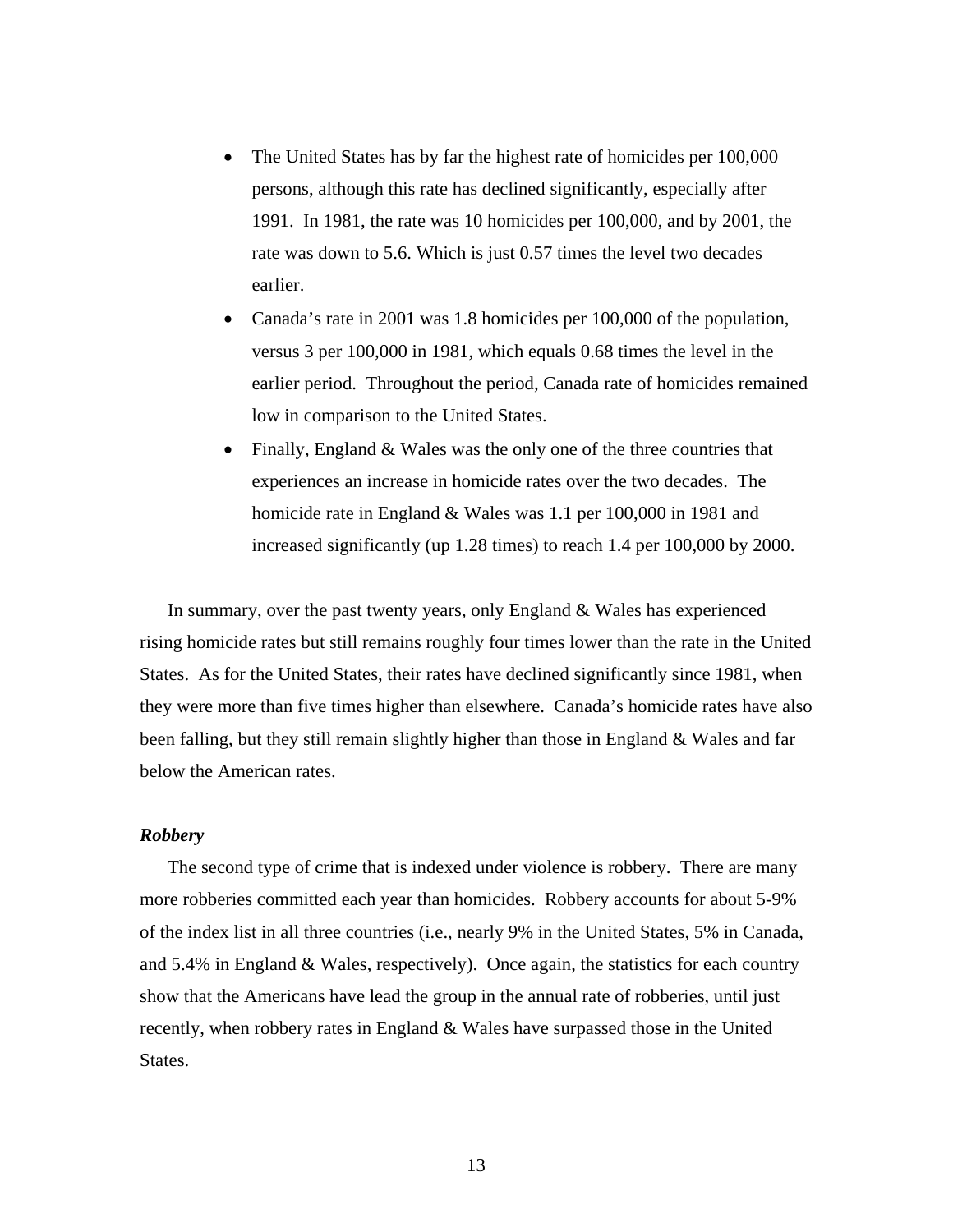

- In 1981, the robbery rate in the United States stood at 259 incidents per 100,000 of the population. This rate increased through the first decade, to reach a high of 273 per 100,000 in 1991, before falling back to 148 per 100,000 by 2001. The rate in 2001 is only 0.57 times its 1981 level.
- Canada began with a robbery rate of 106 per 100,000 of the population in 1981and ended two decades later with a rate of 88 robberies per 100,000 of the population, a level that is 0.83 times what it was in 1981. As in the United States, the robbery rate in Canada also peaked in 1991 at 119 per 100,000 of the population and declined thereafter.
- Unlike the other two, England  $&$  Wales has experiences a significant increase in robbery rates. There, the robbery rate increased from 41 per 100,000 of the population in 1981 to 159 robberies per 100,000 of the population by 2000, or nearly 4 times higher (3.9 times) than 1981. In 2000, the robbery rate in England & Wales surpassed that of the United States for the first time (159 to 145).

The robbery rates in North America have been declining since 1991. By 2000 the rate in the United States had even fallen below that of England & Wales. Canada's rate is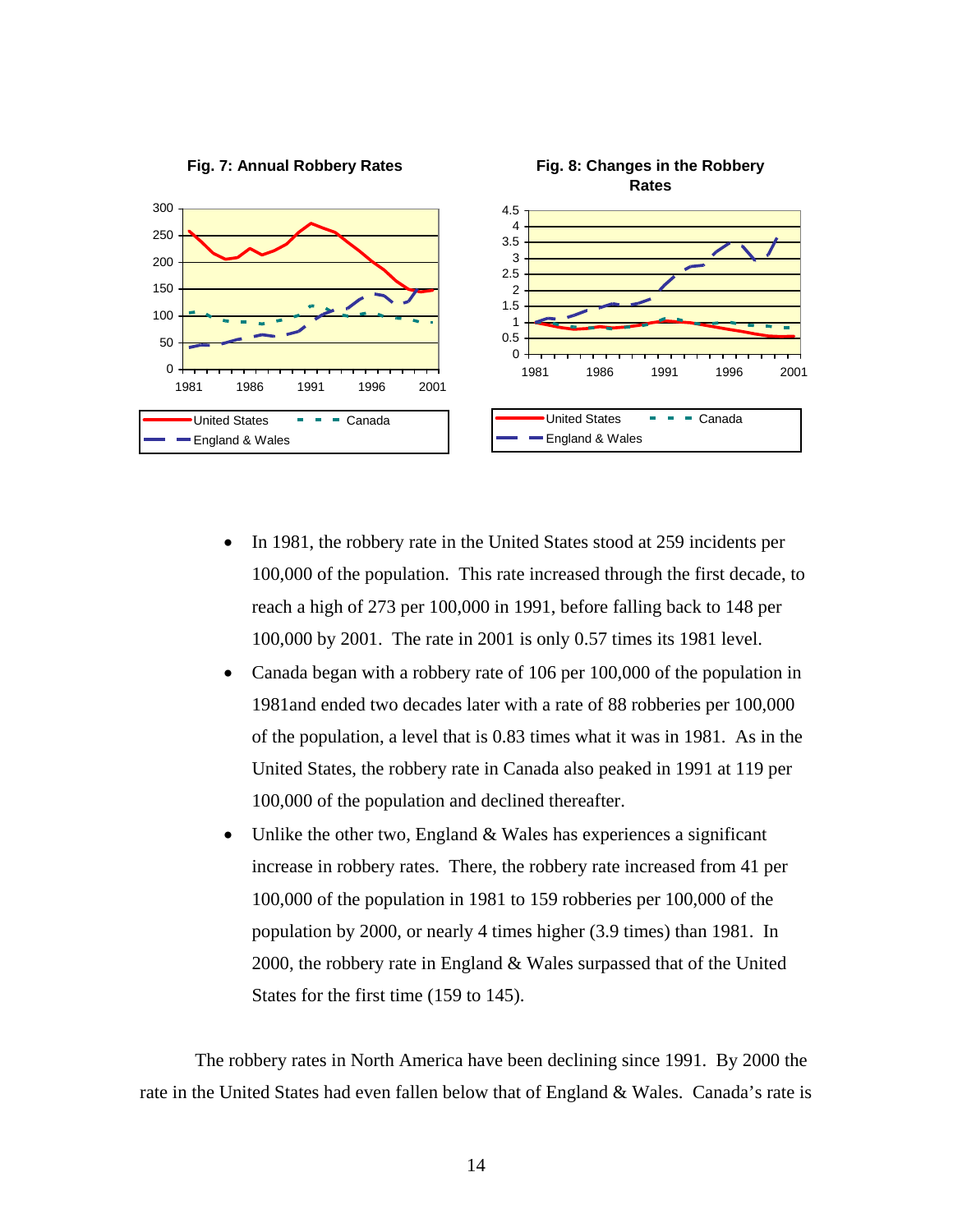the lowest of the three, and has also fallen since 1991, but even at its peak in 1991 never exceeded the 1981 rate by more than 1.12 times.

#### *Aggravated Assaults*

Aggravated assaults (which for the purposes of these comparisons include attempted murders) are the most commonly occurring of the three comparable violent crimes. Serious assaults as measured here account for about 19% of the index for the United States, 11% in Canada, and about 15% for England & Wales. This is the last of the comparable offences that are classified under the label of violent crime.



- The rate of aggravated assaults in the United States increased from 290 per 100,000 of the population in 1981 to 442 per 100,000 in 1992, and then dropped back down to 319 by 2001. Overall, the rate in 2001 was about 1.10 times higher in 2001 than in 1981 and ended the second decade only marginally higher than where it had begun.
- Canada's rate of 157 aggravated assaults per 100,000 of the population in 1981 was the lowest of the group. It ended the second decade higher at 182, marginally (1.16 times) higher than when it had begun twenty years earlier, although still the lowest of the three.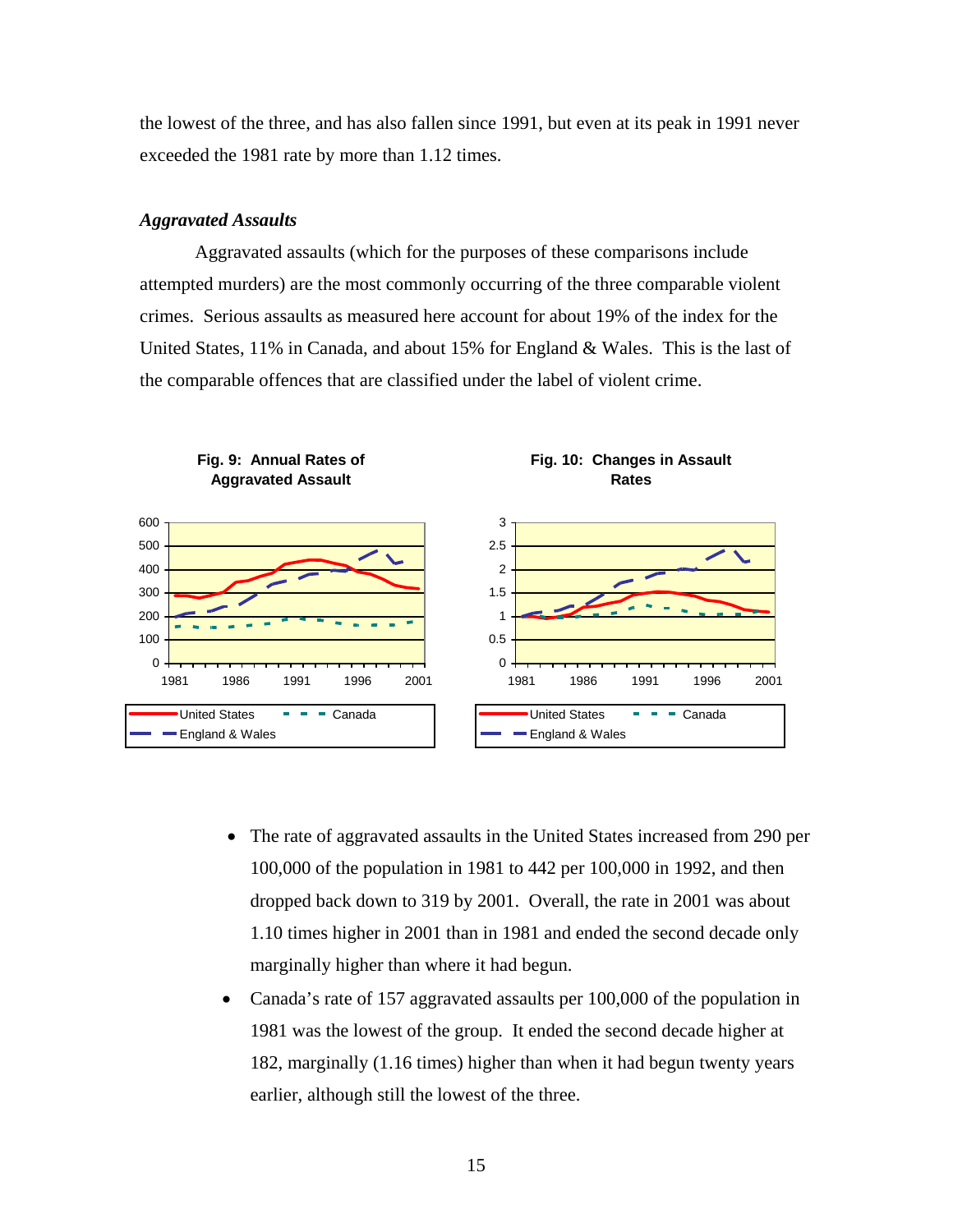• England & Wales began in 1981 with a rate of 197 aggravated assaults per 100,00 of the population and ended two decades late (in 2000) with a rate of 438 per 100,000, which was slightly more than twice (2.22 times) the level with which it had started.

The aggravated assault rate for the United States was the highest of all three countries until around 1995, when it was surpassed by England & Wales. Canada showed only a modest increase over two decades and trailed the group by a significant margin throughout the period.

In summary, England & Wales has witnessed the most increases in violent crime rates of any country since 1981. Indeed, violent crime rates for two of the three components of the violent crime index (robbery and aggravated assault) are now significantly higher than in North America. The sole exception is homicide, where the United States rates continue to lead the rest by a wide margin, even though those rates have dropped quite rapidly over the last decade. In general, Canada has had either the lowest or second lowest rate for violent crimes and has experienced mainly falling rates of violent crime since 1991.

## **Property Crime Rates**

There were only two property crimes for which rates could be compared for all three countries (larceny/theft, which is part of the FBI crime index, could not be obtained for all three countries).<sup>[5](#page-22-0)</sup> For this reason, a combined property crime index was not created. In this section, we examine rates for the common property crimes of burglary/break and enter, and motor vehicle theft.

<span id="page-22-0"></span> $\frac{1}{5}$  $<sup>5</sup>$  The CCJS provided comparable rates of theft/larceny for Canada and the United States (Gannon, 2001),</sup> but no data on larceny/theft was included in the comparison of the United States and England (Langan and Farrington, 1998). Because of this absence, we have not been able to include this crime in the threecountry comparisons.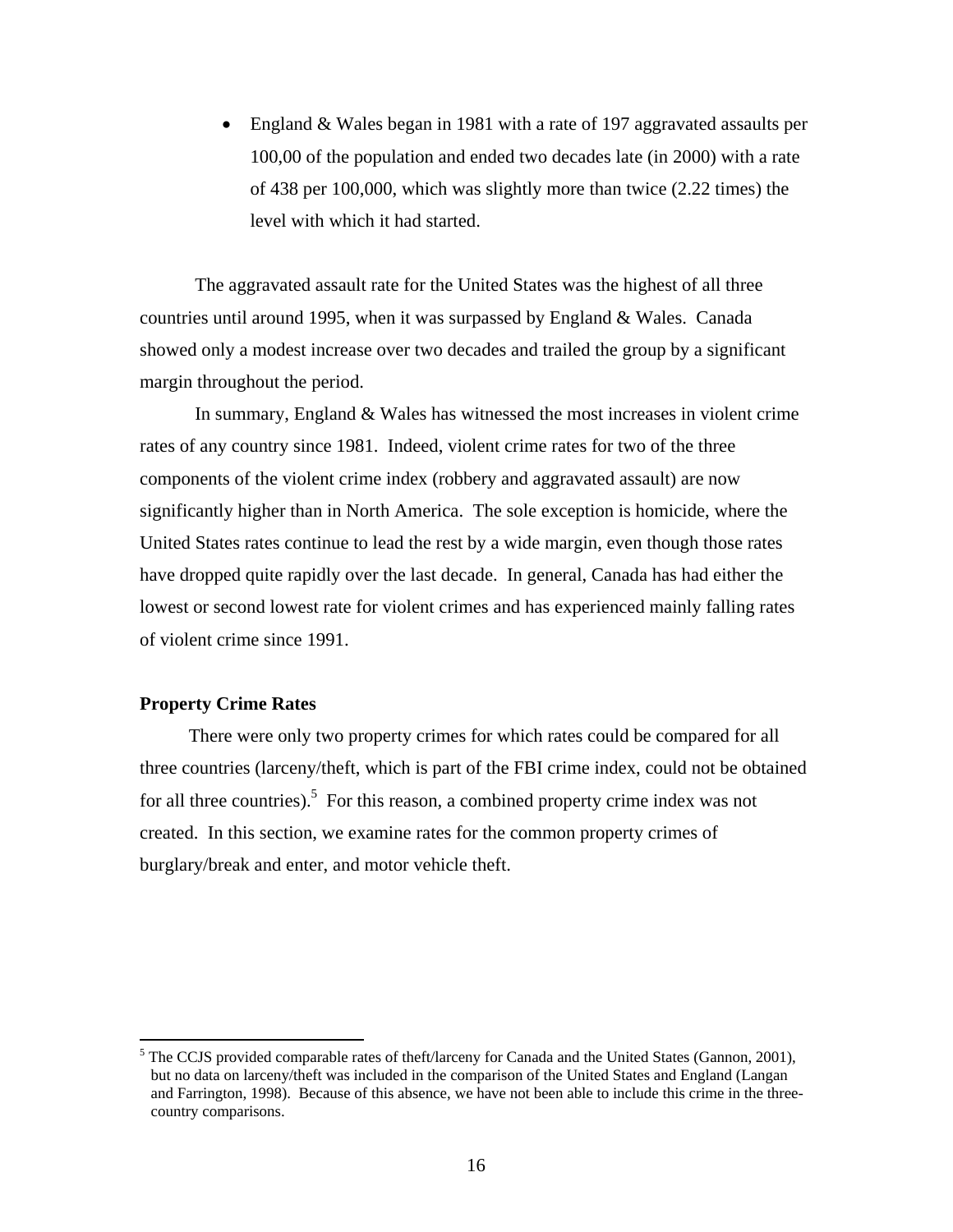#### *Burglary/Break and Enter Rates*

The offence of burglary typically accounts for the largest single number of incidents in this comparative index. Burglary makes up 44% of the comparable index in the United States, about 53% of the index in Canada, and about 58% of the index of England & Wales. The annual rates reported for each country are shown in Figure 11, along with the changes in the annual rate from 1981 (Figure 12).



- The burglary rate in the United States has been on the decline ever since 1981. In that year, there were 1,649 burglaries for every 100,000 persons in the population, and by 2001, this rate had fallen to 741 per 100,000, or to only 0.45 times its 1981 level.
- The rate in Canada in 1981 was 1,480 per 100,000, a rate that is very similar to the American rate. However, the rate in Canada bumped up around 1991, before falling back down. By 2001, it was at 908 per 100,000 of the population, which is still higher than in the United States, but just 0.61 times its 1981 level.
- Finally, burglary rates in England & Wales have had two run-ups since 1981, the second of which peaked at 2,663 burglaries per 100,000 of the population in 1993, before falling back to 1,712 in 2000 (an overall modest gain of 1.18 times the 1,447 per 100,000 of 1981).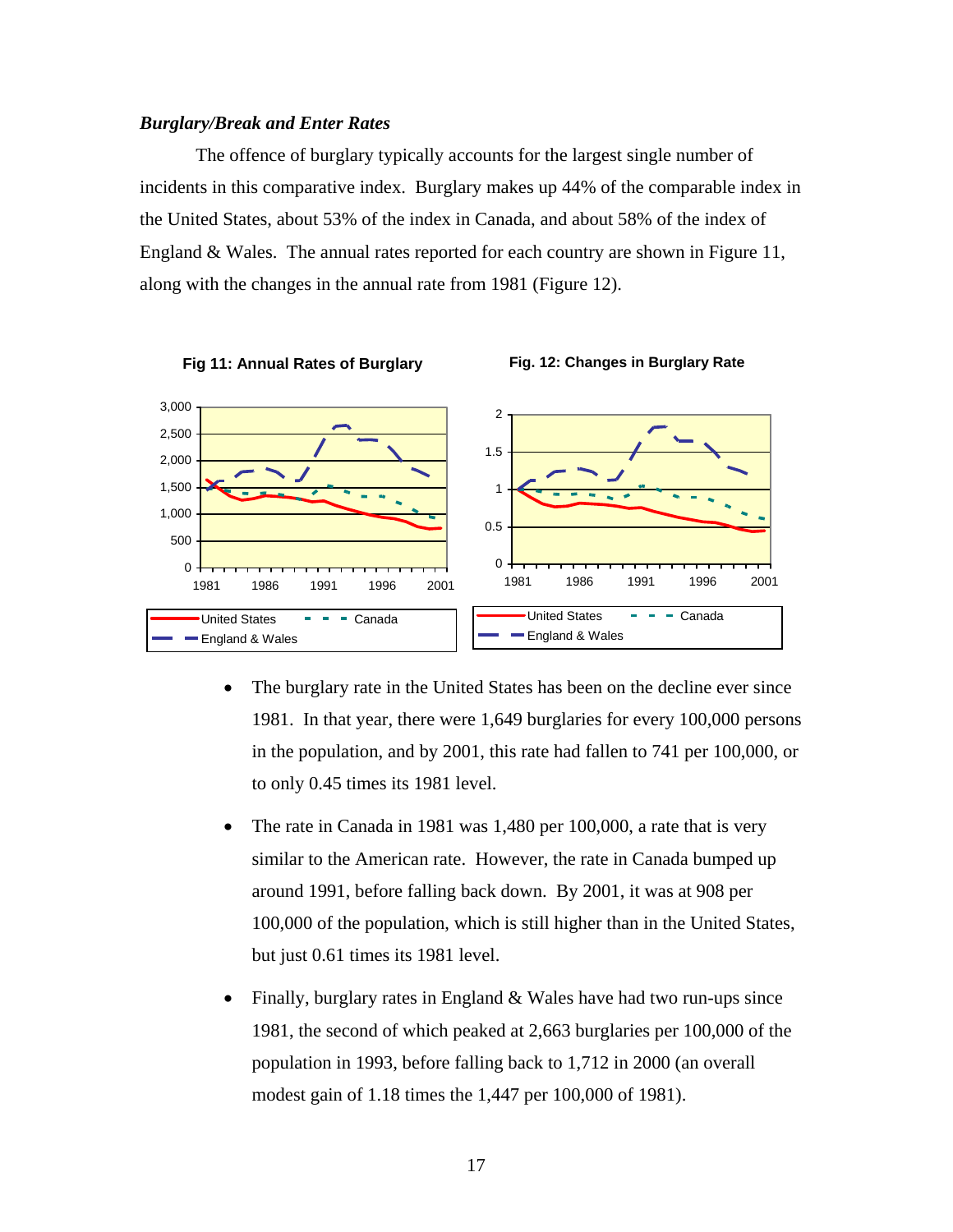In summary, burglary rates make up a larger proportion of the composite crime index in England & Wales (58%). Since 1981, English rates have consistently been higher than in North America.

#### *Motor Vehicle Theft Rates*

Motor vehicle thefts represent the second largest number of incidents in the composite crime indexes. Moreover, their contribution in Canada is higher than elsewhere: they account for almost 32% of Canada's index, versus 26% in the United States, and just 22% in England & Wales. The comparable trends are shown in Figure 13 and 14.



- The United States, at 475 per 100,000, had the second highest rate in 1981, but after peaking at 659 in 1991, it has fallen to the lowest place at 431 per 100,000 in 2001 (down overall by 0.91 times where it started in 1981).
- The motor vehicle theft rate placed Canada at the bottom of the table in 1981, at 388 motor vehicle thefts for every 100,000 of the population, but this has gradually increased over the two decades, to reach 547 per 100,000 by 2001 (1.41 times higher).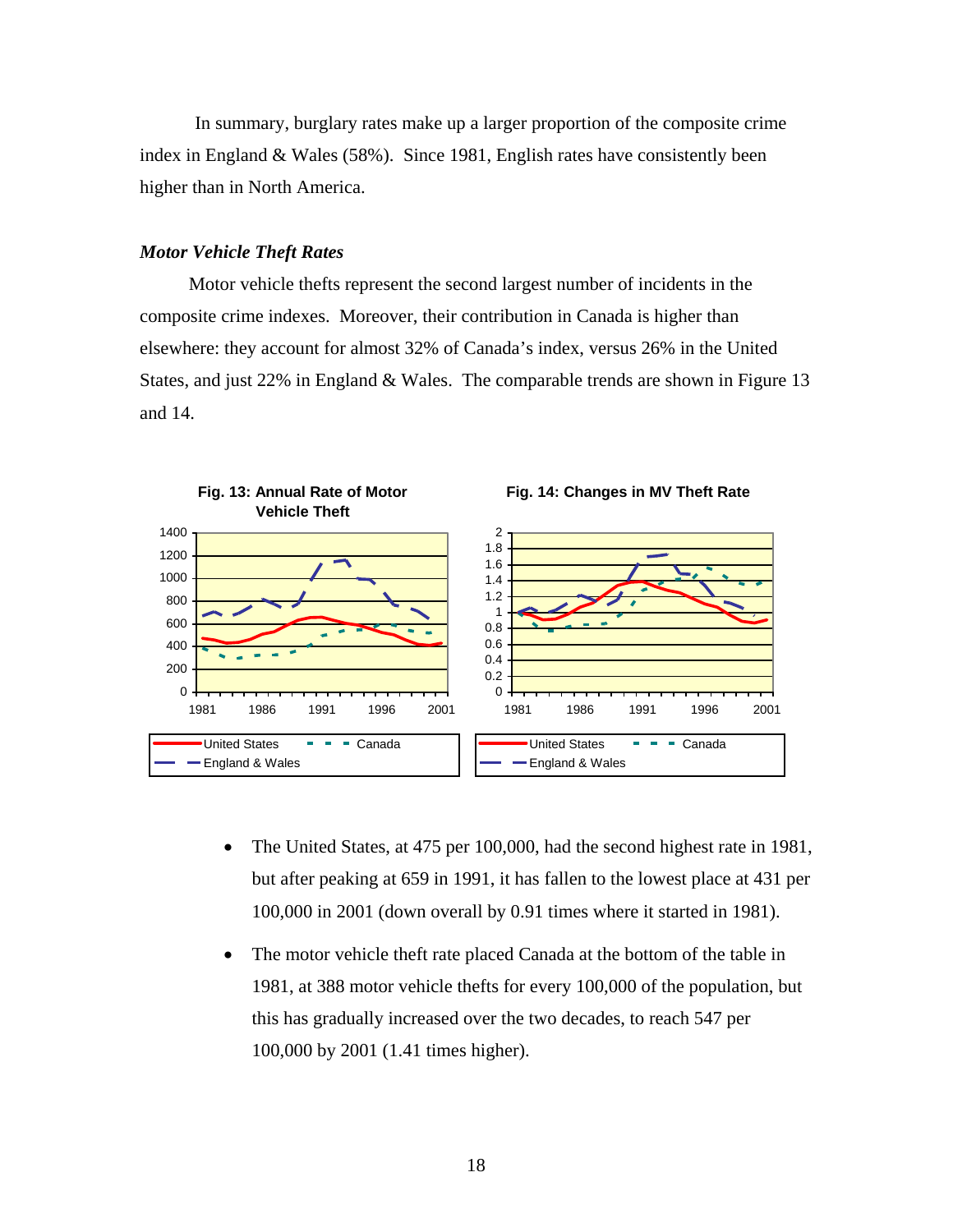• Finally, the rate of motor vehicle thefts in England & Wales has exceeded that of North America every year since 1981. The rate rose from 670 per 100,000 population in 1981 to a peak of 1,162 per every 100,000 in 1993, and has since fallen back to 640 in 2000 (about 0.96 times the 1981 level).

Canada has led the trend in motor vehicle thefts, where rates per 100,000 have generally been increasing each year for most of the past twenty years. This likely explains why motor vehicle thefts today account for nearly 32% of the total crime index in Canada, versus about 26% and 22% for the United States and England & Wales, respectively.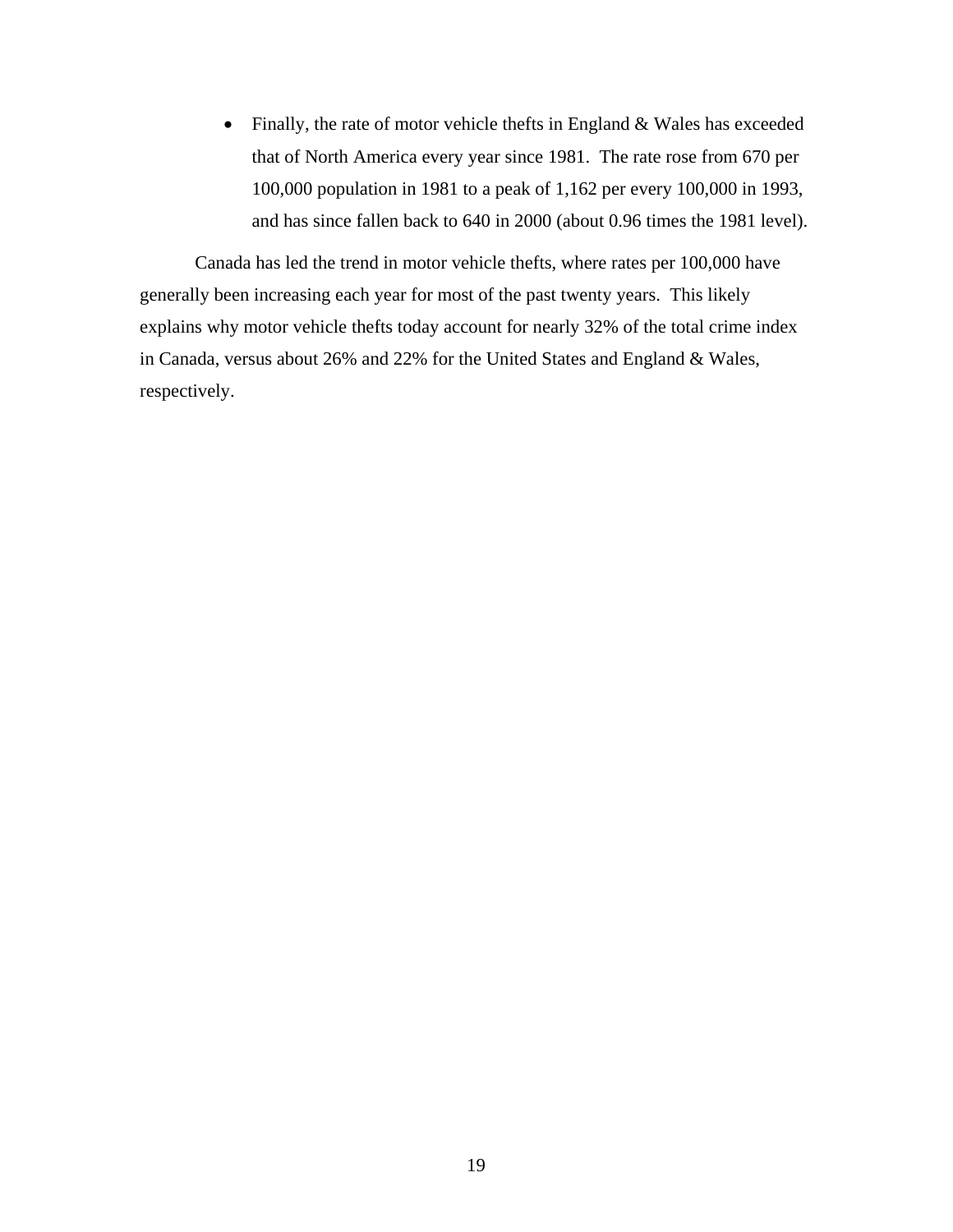## **PRISON POPULATION TRENDS**

Previous studies of prison population have found that incarceration rates in the United States are typically amongst the highest in the world. Although the incarceration rates for Canada and England & Wales remain at the high end for Western European countries, they are still only about one-fifth of American's current rate.

These are the finding of a recent Home Office study by Gordon C. Barclay and CynthiaTavares, *International comparisons of criminal justice statistics* 2000.<sup>6</sup> Roy Walmsley has reported similar statistics in the Home Office *World Prison Population*  List (third edition).<sup>[7](#page-26-1)</sup> We have drawn the data for our comparisons primarily from Barclay and Tavares, supplemented with more recent official statistics where these have become available.<sup>[8](#page-26-2)</sup>

Statistics on prisoner counts show that the United States had an incarceration rate of nearly 700 prisoners (in jails, and State or Federal prisons) for every 100,000 of the population in 2001. For the same period, the comparable rate in Canada was of 101 prisoners incarcerated in adult Provincial and Federal facilities per 100,000 of the population. The rate for England & Wales in 2001 was 126 prisoners for every 100,000 of the population.

<span id="page-26-0"></span> $\frac{1}{6}$  $6$  Home Office Statistical Bulletin 05/02, 12 July 2002.

<span id="page-26-1"></span> $7$  Home Office Finding Number 166, 2002.

<span id="page-26-2"></span>For example: **Adult Correctional Services in Canada, 2001-02**, CCJS (Statistics Canada); and **Prisoners in 2001, BJS (US Department of Justice). Caution must be exercised when comparing** correctional systems in different countries. For example, although counting prisoners may seem straightforward, in fact, prison systems vary enormously between countries and even within single countries. Adult prisoners in Canada fall under at least fourteen independent jurisdictions, each of which maintain their own prison counts and statistics. In the United States, the Federal Bureau of Prisons, fifty different States, and hundreds of local governments share jurisdiction over some part of adult prisoner population and have their own ways of keeping statistics. Only in England and Wales is there a relatively unitary system for adult prisoners.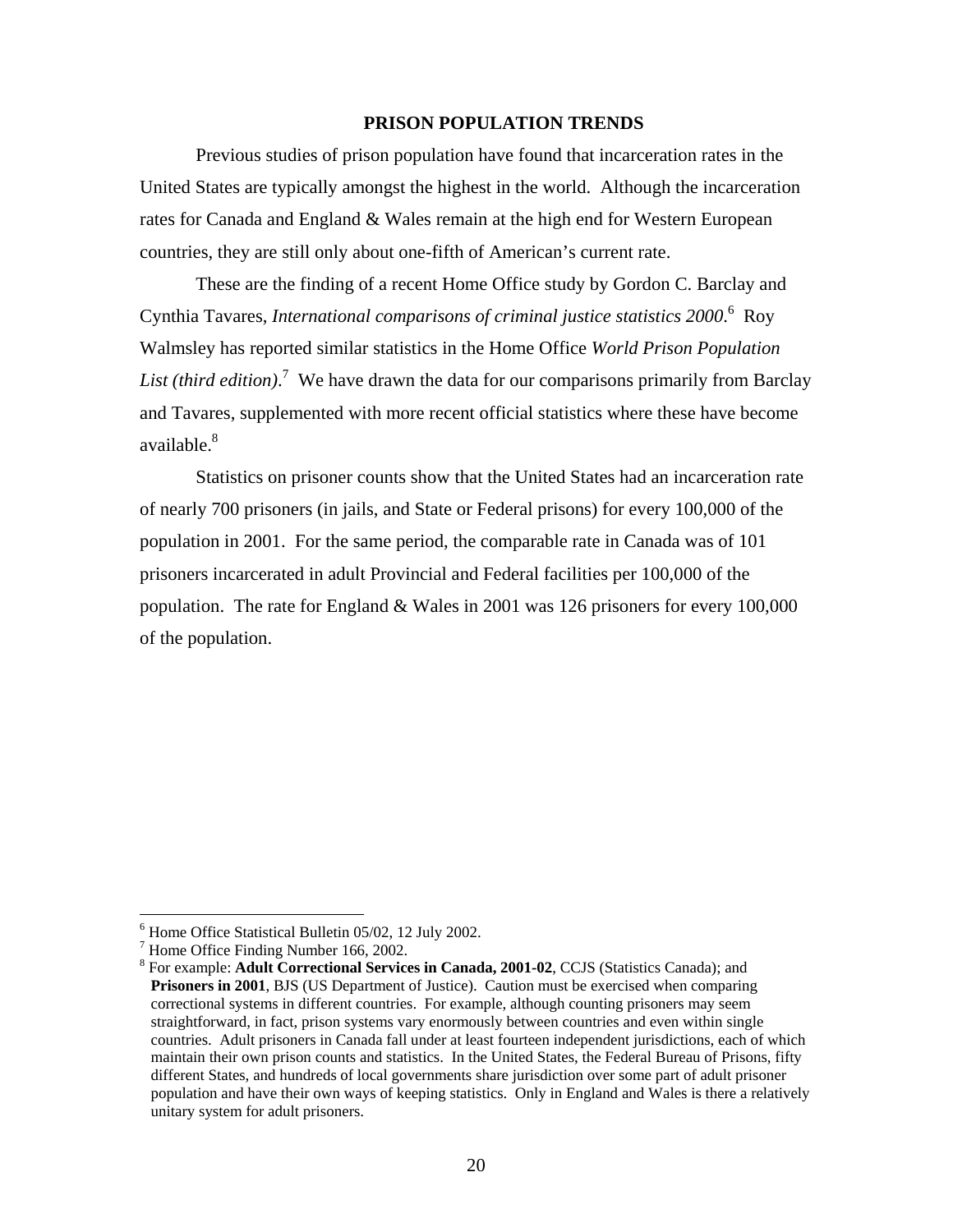

Figure 15 shows the annual incarceration rates for the three countries, and in Figure 16, we see the changes in annual incarceration rates since 1982.

- In 1981, the United States incarceration rate was 243 prisoners for every 100,000 of the population. The rate has increased virtually every year from 1981 until 1999, when it appears to have peaked at about 694 per 100,000 of the population. The rate has fallen slightly thereafter, to remain at 689 prisoners per 100,000 of the population by 2001. Between 1981 and 2001, the United States incarceration rate increased 2.8 times.
- The incarceration rate in Canada in 1981 was 91 prisoners per 100,000 of the population. This rate increased gradually, before reaching 114 prisoners per 100,000 of the population in 1995. Since then, the Canadian incarceration rate has been gradually falling back, to a level of about 101 prisoners per 100,000 of the population by 2001. The 2001 rate is about 1.11 times its level in 1981.
- Finally, the incarceration rate in England & Wales in 1982 was 85 prisoners per 100,000 of the population. This rate at first increased gradually, but by the mid-1990s started rising rapidly, to reach about 126

21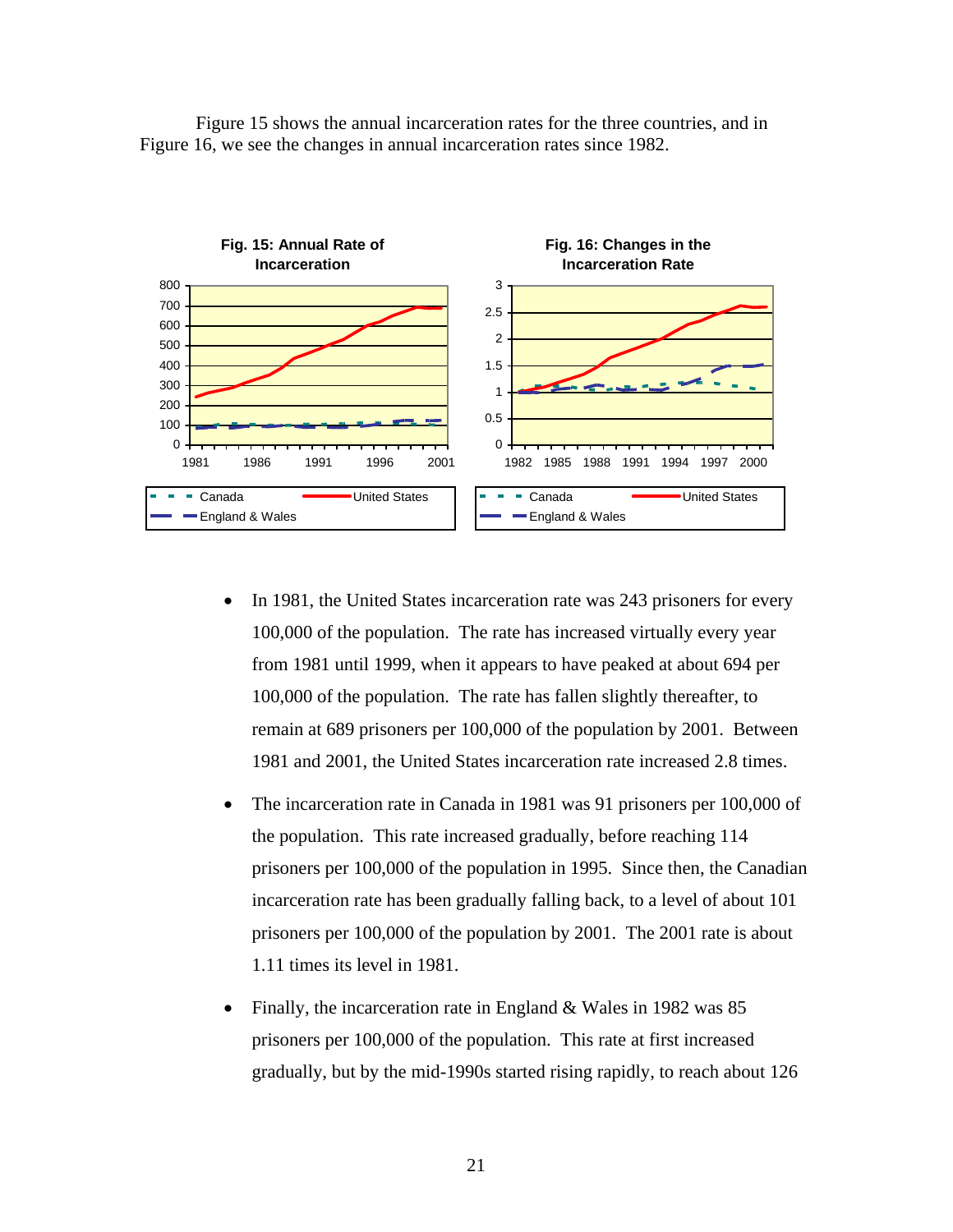prisoners per 100,000 in 1998, a level where it has remained until 2001. The 2001 rate was 1.47 times the level in 1981.

Overall, the incarceration rate of all three countries increased since 1981, but the increase was much more dramatic in the United States. The per-capita use of incarceration in the United States nearly tripled (2.8 times higher) between 1981 and 2001. In 1982, the incarceration rate of the United States was 2.8 times higher than the rate of Canada and 3 times the rate of England & Wales. By 2001, the rate in the United States had grown so much more rapidly than in the other two countries that it was now nearly seven times (6.8) the rate in Canada and 5.5 times higher than in England & Wales.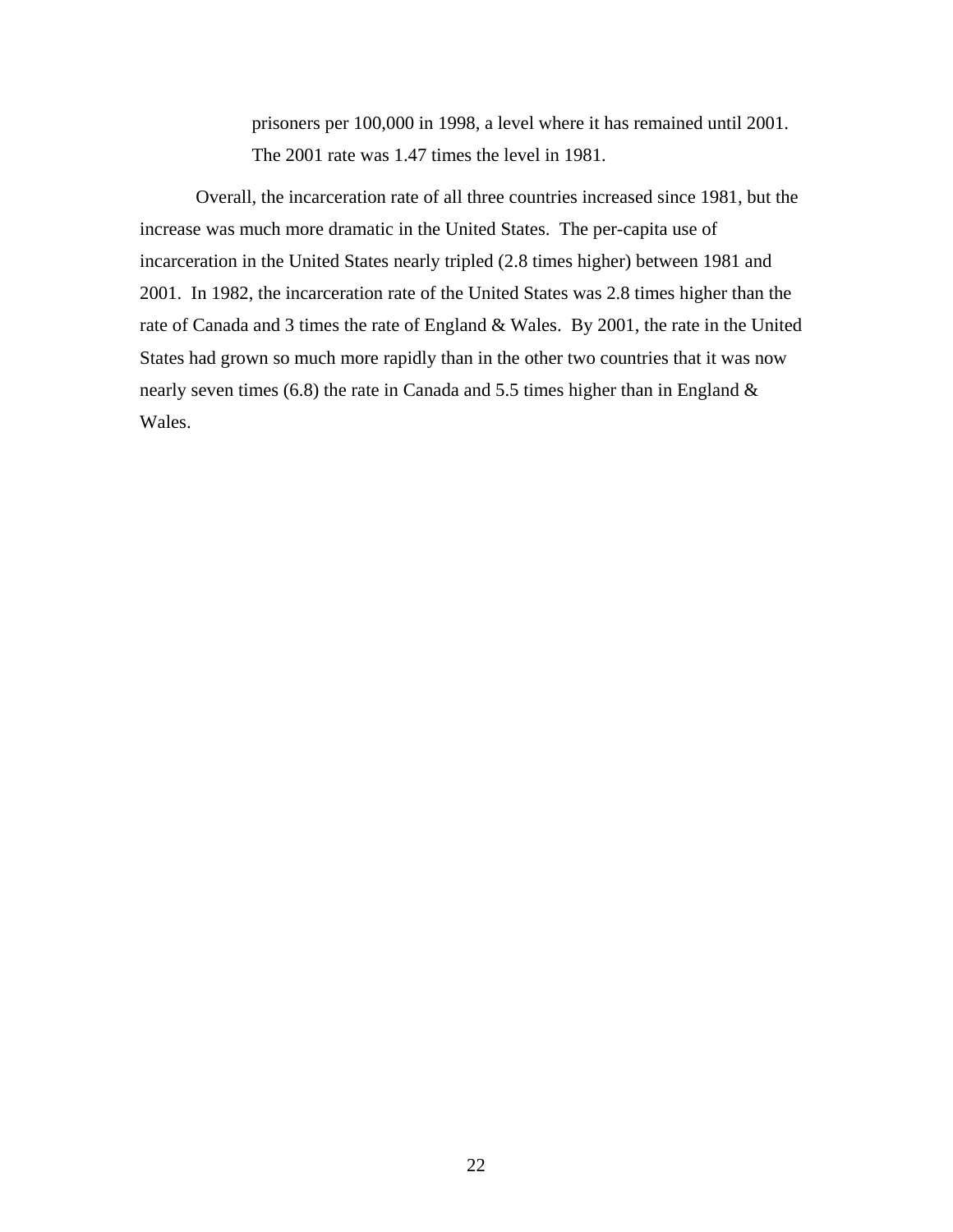#### **SUMMARY AND CONCLUSIONS**

It has been somewhat of a surprise to find that, over the past twenty years, the overall lead for crime rate growth (looking at just the five comparable crimes examined here) goes to England & Wales. Over the past two decades, and especially in the last ten years, the crime rate for England & Wales has consistently shown increases that have outpaced annual growth in either Canada or the United States. When trends for these latter two countries are examined, the patterns for both countries are found to have been remarkably similar over the past twenty years: they indicate a modest to negligible growth in crime rates throughout the 1980s, followed by de-creasing rates in the 1990s.

Comparing the rates for the three comparable violent crimes, Canada's annual rate ended slightly lower after two decades (0.96 times 1981); the rate in the United States increased significantly the first decade, then reversed itself through much of the second and ended at only 0.88 times it's 1981 level; and finally, the rate in England & Wales started out relatively much lower, but increased by 2.3 times, to surpass the American rate by 2000.

However, for homicides, the rates in England & Wales were relatively stable for twenty years and remain roughly four times lower than the rates in the United States, which have declined significantly since 1981. Canada's homicide rate is slightly higher than England & Wales, but still far below the American rate, and has been generally declining since 1981.

The rates for robbery and serious assaults in North America all peaked around 1991, and have since fallen back to levels near what they were in 1981. In contrast, in England  $\&$  Wales, these rates have all increased significantly. By 2001, their crime rates for robbery and serious assaults are higher per capita than even in the United States, as are rates for burglary and motor vehicle theft.

While rates for serious crime have fallen in two of the three countries, the past two decades has witnessed a net increase in the incarceration rate for all three countries. In this instance, the increased incarceration rates experienced by the United States was far more dramatic than elsewhere: per-capita incarcerations rates almost tripled (2.84 times higher), whereas per-capita rates in England & Wales increased by nearly 1.5 times over 1981 and Canada's rates were just 1.11 times higher by 2001.

23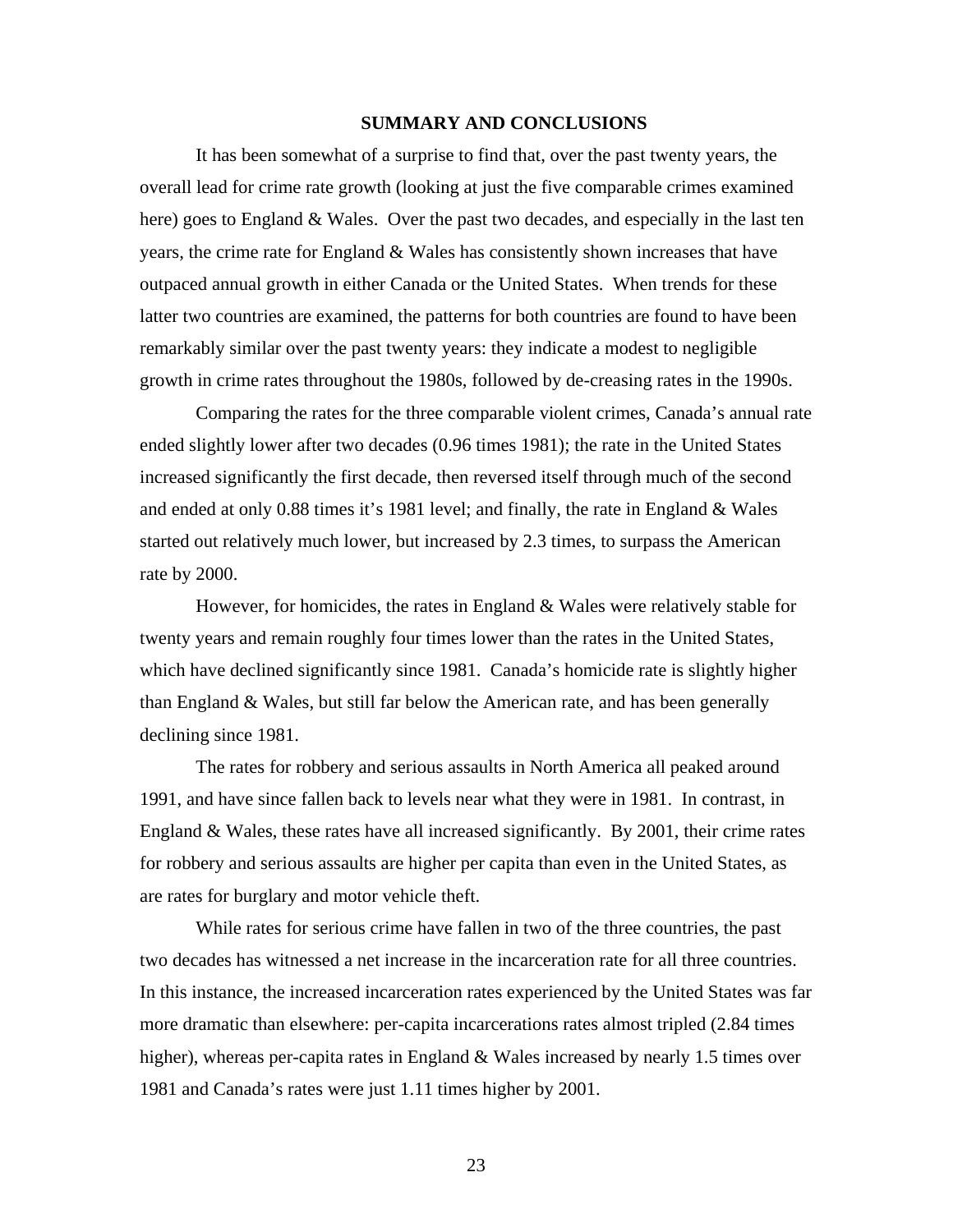These results present something of a paradox. In England  $\&$  Wales, crime and incarceration rates have remained relatively synchronized, with both rates increasing in parallel since 1981. Crime and incarceration rates have also remained relatively synchronized in Canada, where both rates increased from 1981 to 1991, before decreasing in the decade following. On the other hand, in the United States crime and incarceration rates appear to have de-coupled after 1991. The United States experienced a large drop in crime rates during the last decade, like Canada, but unlike Canada, they continued to have rapid increases in their incarceration rates after 1991.

A final consideration is population dynamics — population growth will account for some difference in the absolute growth of crime and prison populations, since the population of the two North American countries increase at much higher rates than it did in England & Wales over the two decades. Canada had the highest increases (the population by 2001 was 1.25 times higher than in 1981), and there were almost identical increases in the United States population (an increase of 1.24 times, over the same period), while population growth in England & Wales lagged considerably at just 1.07 times higher. Yet, differences in population growth was clearly not the major factor distinguishing these countries, since England & Wales had the slowest-growing population but the largest per capita increases in crime.

This suggests that if population growth contributed to crime trends, it had more to do with demographic change then absolute growth. For example, the more rapid population growth experienced in Canada and the United States was accompanied by a rapid population ageing: the very large post-war baby boom bulge experience by both countries finally aged through the higher-risk age groups (i.e., the ages from 15-25) and began to swell the ranks of the lower-risk age groups (the population over 50 years of age). In Canada, for example, although the population increased significantly since 1981, almost all this increase has occurred in the population ages 50 and older, whereas the population ages 18-29 has not increased at all. The relationship between crime trends and demographic trends, especially as these have influenced the different historical crime and incarceration trends experienced by Europe versus America, is an area that would clearly benefit from further research.

24